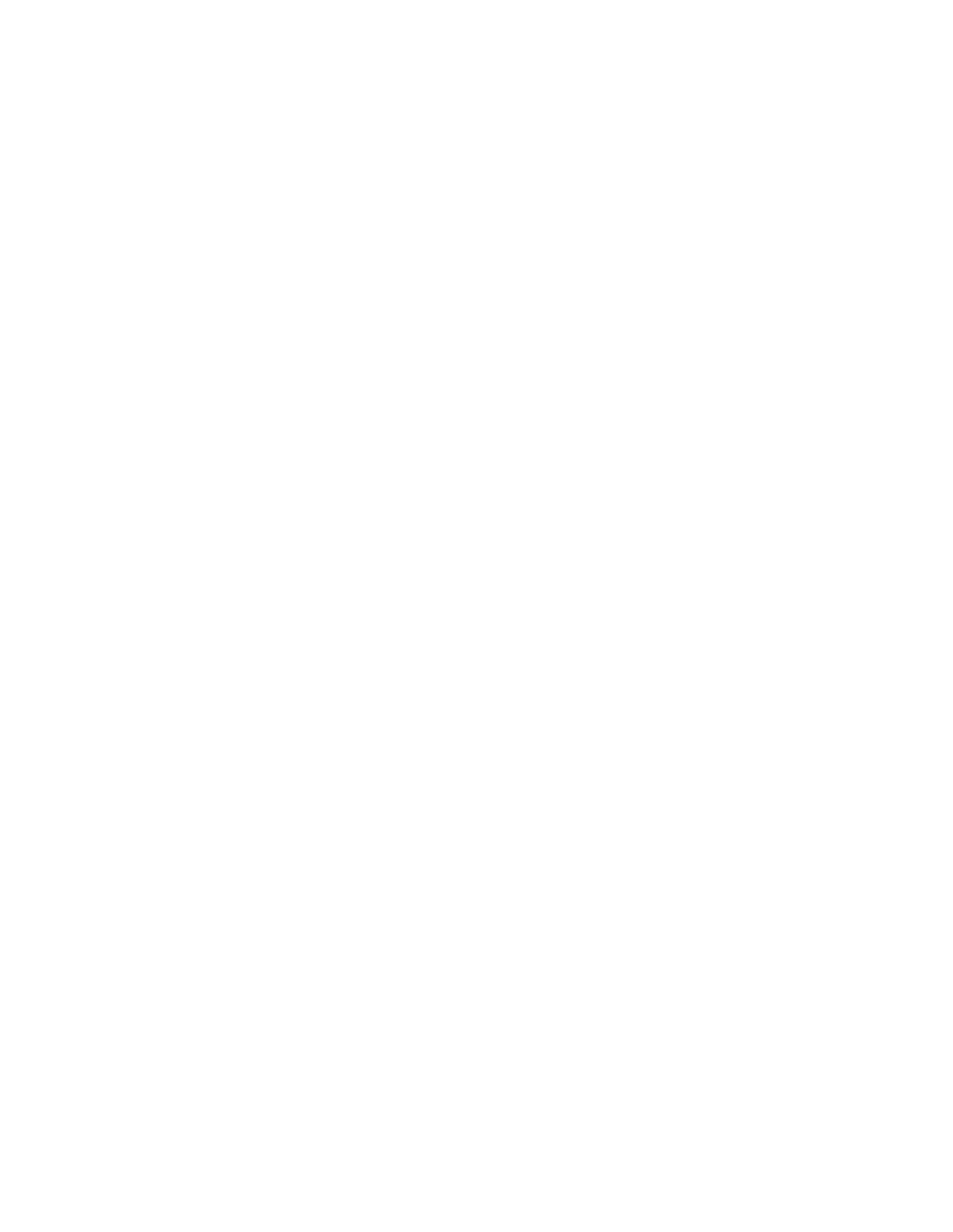### **NRC Supplementary Information for General Licensees of TSI Neutralizers**

**Models 3012, 3012A Aerosol Neutralizers Models 3054, 3054A Aerosol Neutralizers Models 3077, 3077A Aerosol Neutralizers**

### **I M P O R T A N T**

An above-listed Model Aerosol Neutralizer has been supplied to you under MN Department of Health License Number 1154 issued to TSI® Incorporated. Your **receipt** of the neutralizer automatically makes you a **"General Licensee"** under the license. **Your purchase of the Aerosol Neutralizer has been reported to the NRC as required by the license. You are required to read and comply with the applicable requirements in the enclosed NRC regulations.**

The aerosol neutralizers listed above contain radioactive material in the form of Krypton-85 gas. In the United States the possession and use of radioactive materials falls under the regulatory authority of the U.S. Nuclear Regulatory Commission (NRC) at the federal level, or of a regulatory agency in your state. This depends on whether your state has entered into an agreement with the NRC for the purpose of controlling the use of radioactive material within the state. The states that appear on the list enclosed have their own control programs and are therefore called Agreement States. If your state is not on the list, your possession and use of the aerosol neutralizer is regulated by the NRC. The NRC divides itself into four regions across the United States (see Part 20, Appendix D enclosed).

You must be licensed to have the device in your possession. As stated above, receipt of the neutralizer automatically makes you a general licensee under NRC – Agreement State terminology. CFR regulations and Agreement States Points of Contact are available at web site [http://www.nrc.gov/.](http://www.nrc.gov/)

#### **As a new general licensee you must adhere to the following requirements:**

- 1. YOU MUST BE SUPPLIED WITH A COPY OF 10 CFR 30.51, 31.2, 31.5, 20.2201, AND 20.2202. SEE ENCLOSED. CURRENT REGULATIONS MAY BE ACCESSED AT http://www.nrc.gov/.
- 2. YOU ARE REQUIRED TO APPOINT A RESPONSIBLE INDIVIDUAL WHO WILL KNOW ABOUT THE REQUIREMENTS AND HAVE THE AUTHORITY TO CARRY OUT THE NECESSARY DUTIES TO COMPLY WITH THE REGULATORY REQUIREMENTS.
- 3. YOU MUST MAINTAIN THE DEVICE LABEL IN LEGIBLE CONDITION, SECURELY ATTACHED TO THE DEVICE AT ALL TIMES.
- 4. THE DEVICE SHALL NOT BE TRANSFERRED TO ANOTHER LOCATION, PERSON OR COMPANY.
- 5. YOU MUST RETAIN ACCURATE RECORDS OF THE RECEIPT AND DISPOSAL OF EACH DEVICE IN YOUR POSSESSION FOR A MINIMUM PERIOD OF THREE YEARS AFTER THE DEVICE IS RETURNED OR DISPOSED.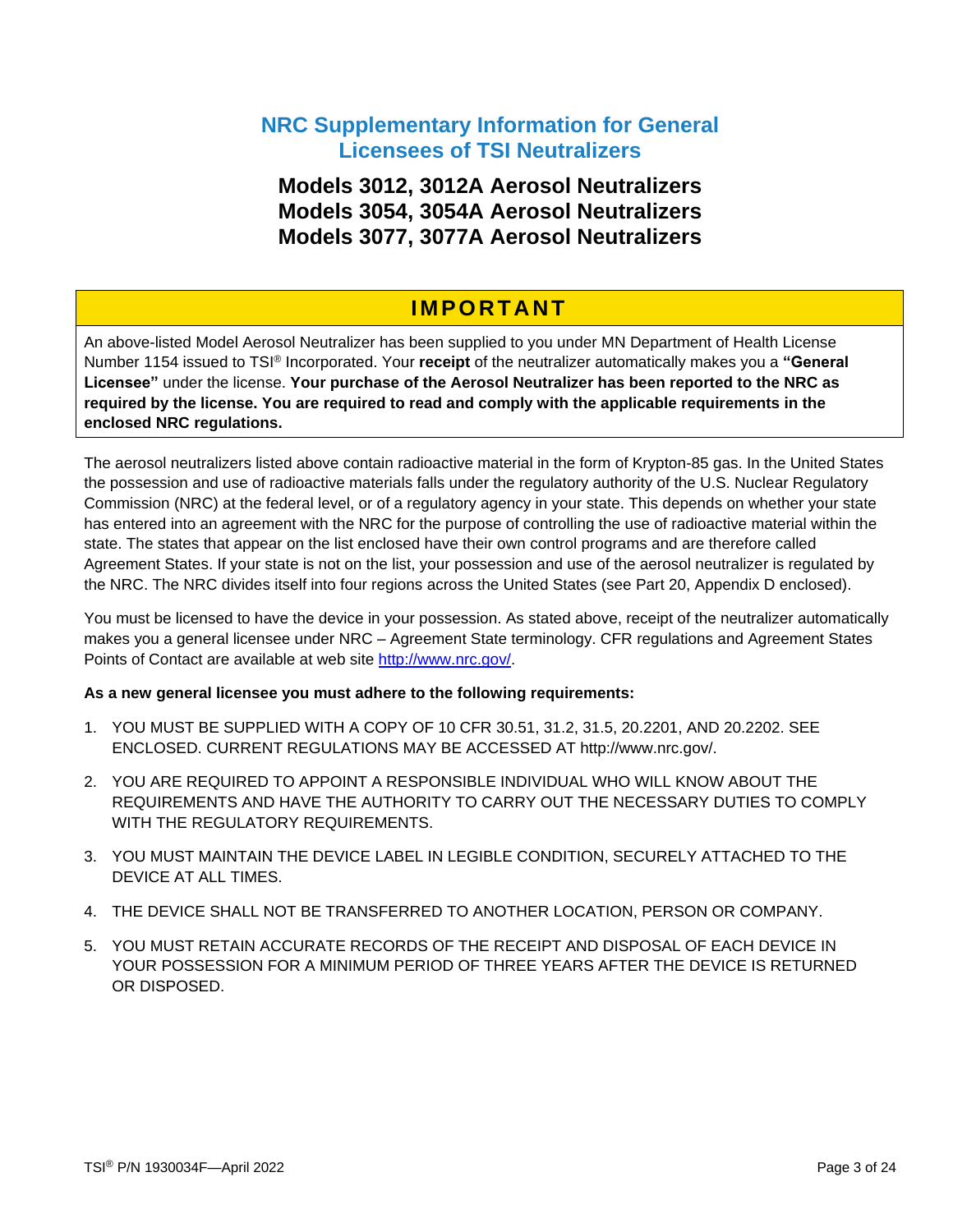6. THE DEVICE SHOULD NOT BE ABANDONED OR DISPOSED OF EXCEPT BY RETURN TO:

RADIOACTIVE NEUTRALIZER RETURN TSI INCORPORATED 500 CARDIGAN ROAD SHOREVIEW, MN 55126-3996

FOR RETURN INFORMATION CALL TSI® INCORPORATED AT: TEL# 651-490-2860 FAX# 651-490-3824.

- 7. YOU MUST NOTIFY THE NRC OR AN AGREEMENT STATE WITHIN 30 DAYS OF TRANSFER OR DISPOSAL OF THE DEVICE OR A CHANGE OF COMPANY NAME OR ADDRESS. SEE 10 CFR 31.5 (C)(8), (C)(9) AND (C)(14) AND/OR THE APPLICABLE STATE REGULATIONS.
- **8. IT IS THE POLICY OF THE NRC TO ISSUE HIGH CIVIL PENALTIES FOR LOSS, ABANDONMENT OR IMPROPER DISPOSAL.**
- 9. IN THE EVENT THAT A DEVICE BECOMES DAMAGED, LOST, OR STOLEN, NOTIFY TSI® INCORPORATED AT 651-490-2811 IMMEDIATELY. YOU WILL BE ADVISED AS TO REPORTING REQUIREMENTS, IF NECESSARY.
- 10. CORROSIVE MATERIALS CAN DEGRADE THE INTEGRITY OF THE UNIT. DO NOT USE CHEMICALS THAT CORRODE 303, 304, OR 316 STAINLESS STEEL, COPPER, SILVER BRAZE, OR EPOXY.
- 11. IN THE EVENT OF A LEAK, THE AREA CONTAINING THE DEVICE SHOULD BE IMMEDIATELY VENTILATED. BECAUSE KRYPTON-85 IS A GAS THERE IS NO CONTAMINATION THREAT ASSOCIATED WITH KRYPTON-85.
- 12. SOME AGREEMENT STATES REQUIRE THAT THE INITIAL RECEIPT OF A DEVICE BE REPORTED BY THE GENERAL LICENSEE TO THE APPROPRIATE AGENCY IN THAT STATE. CHECK THE AGREEMENT STATE LIST TO SEE IF YOU ARE UNDER NRC OR AGREEMENT STATE REGULATION.
- 13. THE CODE OF FEDERAL REGULATIONS IS UPDATED FREQUENTLY. ALSO, MOST STATES ARE ELECTING TO BECOME AGREEMENT STATES. CHECK THE NRC WEBSITE FOR 10 CFR UPDATES AND FOR CHANGES IN AGREEMENT STATES STATUS.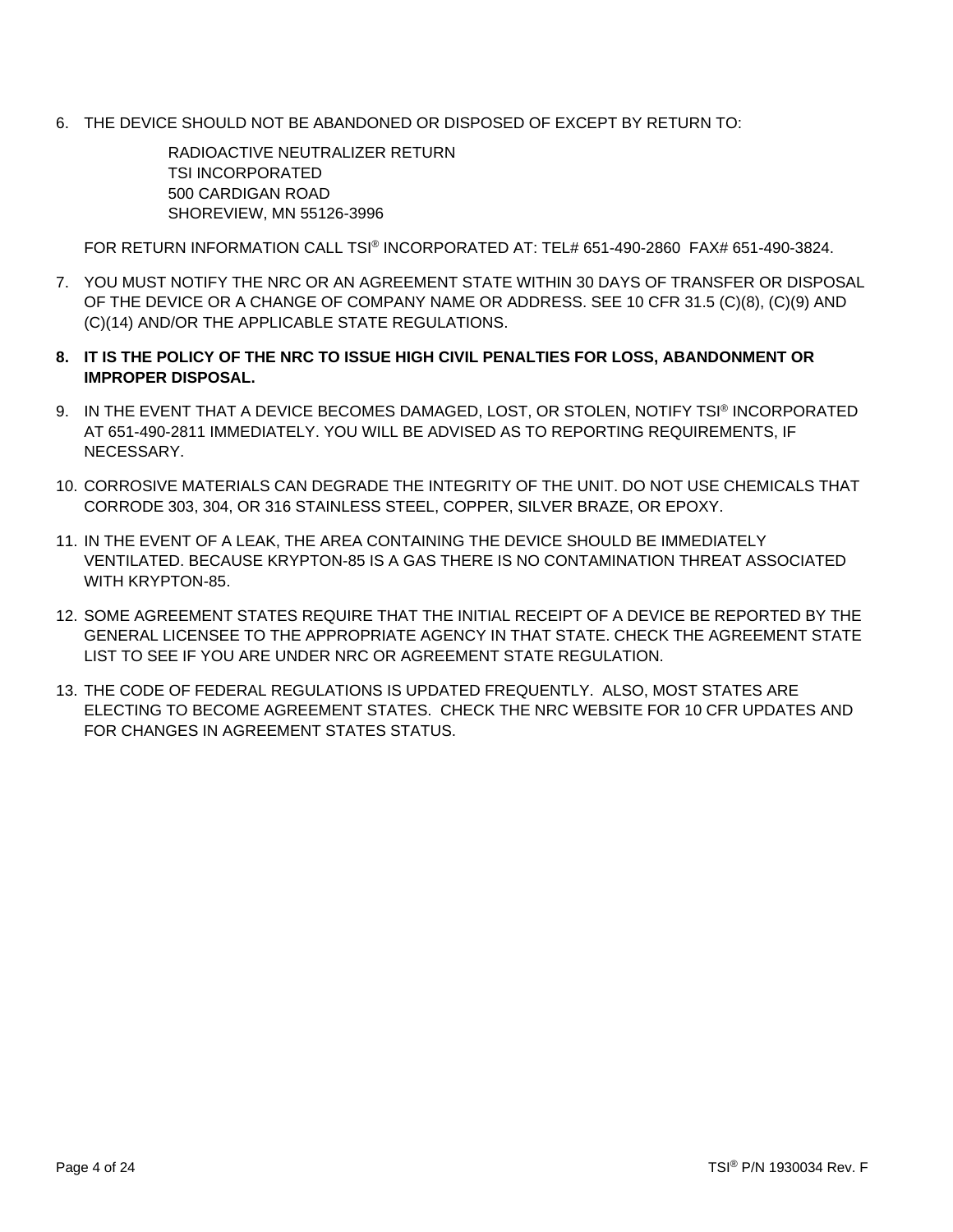### **RECEIPT AND DISPOSAL RECORD**

| <b>DEVICE</b>    |                   | <b>RECEIVED</b> | <b>DATE OF RETURN TO</b> |
|------------------|-------------------|-----------------|--------------------------|
| <b>MODEL NO.</b> | <b>SERIAL NO.</b> | <b>DATE</b>     | <b>TSI® FOR DISPOSAL</b> |
|                  |                   |                 |                          |
|                  |                   |                 |                          |
|                  |                   |                 |                          |
|                  |                   |                 |                          |
|                  |                   |                 |                          |
|                  |                   |                 |                          |
|                  |                   |                 |                          |
|                  |                   |                 |                          |

This is your permanent record. It should be recorded in ink.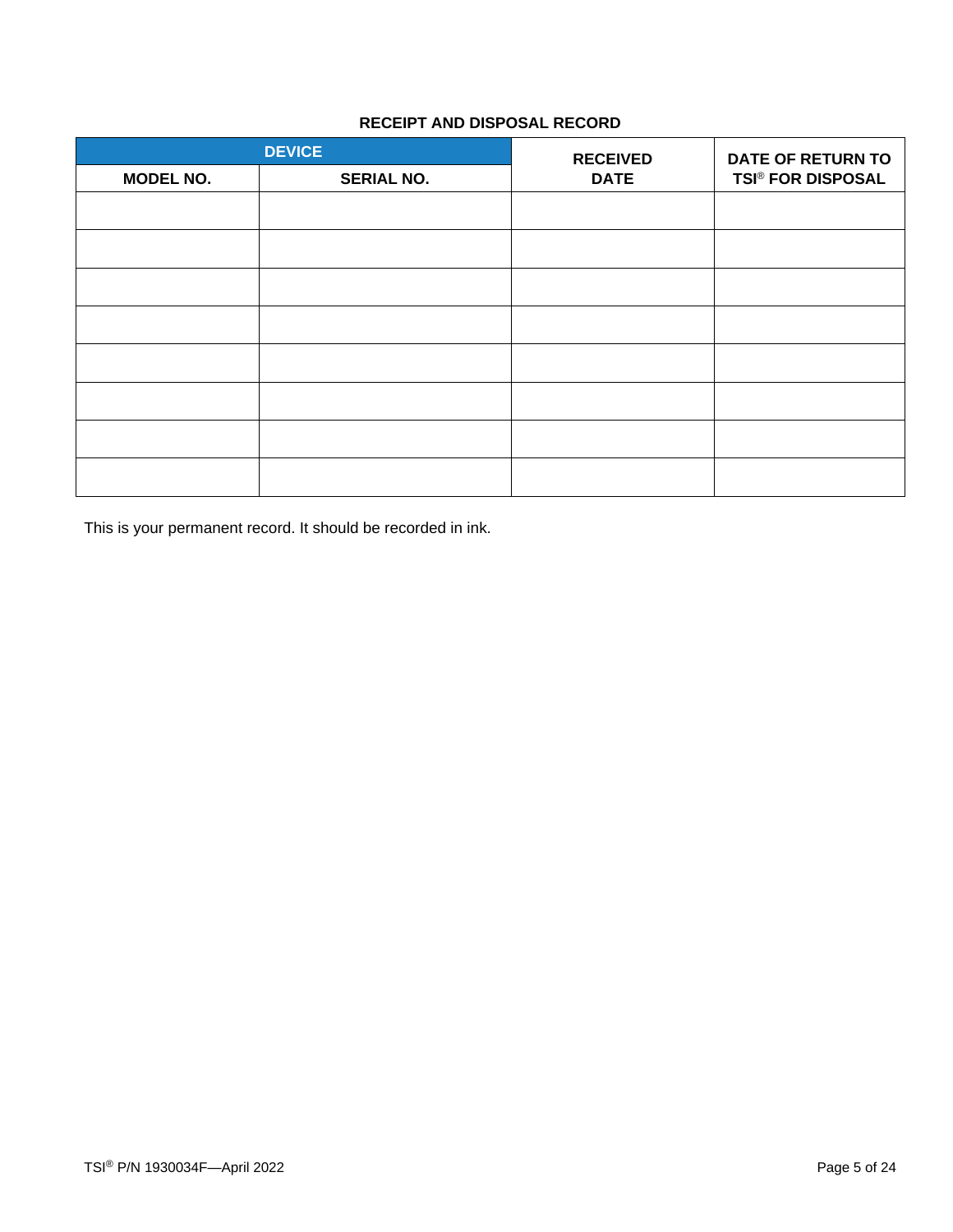### **§30.51 Records.**

(a) Each person who receives byproduct material pursuant to a license issued pursuant to the regulations in this part and parts 31 through 36 of this chapter shall keep records showing the receipt, transfer, and disposal of the byproduct material as follows:

(1) The licensee shall retain each record of receipt of byproduct material as long as the material is possessed and for three years following transfer or disposal of the material.

(2) The licensee who transferred the material shall retain each record of transfer for three years after each transfer unless a specific requirement in another part of the regulations in this chapter dictates otherwise.

(3) The licensee who disposed of the material shall retain each record of disposal of byproduct material until the Commission terminates each license that authorizes disposal of the material.

(b) The licensee shall retain each record that is required by the regulations in this part and parts 31 through 36 of this chapter or by license condition for the period specified by the appropriate regulation or license condition. If a retention period is not otherwise specified by regulation or license condition, the record must be retained until the Commission terminates each license that authorizes the activity that is subject to the recordkeeping requirement.

(c)(1) Records which must be maintained pursuant to this part and parts 31 through 36 of this chapter may be the original or a reproduced copy or microform if such reproduced copy or microform is duly authenticated by authorized personnel and the microform is capable of producing a clear and legible copy after storage for the period specified by Commission regulations. The record may also be stored in electronic media with the capability for producing legible, accurate, and complete records during the required retention period. Records such as letters, drawings, specifications, must include all pertinent information such as stamps, initials, and signatures. The licensee shall maintain adequate safeguards against tampering with and loss of records.

(2) If there is a conflict between the Commission's regulations in this part and parts 31 through 36 and 39 of this chapter, license condition, or other written Commission approval or authorization pertaining to the retention period for the same type of record, the retention period specified in the regulations in this part and parts 31 through 36 and 39 of this chapter for such records shall apply unless the Commission, pursuant to § 30.11, has granted a specific exemption from the record retention requirements specified in the regulations in this part or parts 31 through 36 and 39 of this chapter.

(d) Prior to license termination, each licensee authorized to possess radioactive material with a half-life greater than 120 days, in an unsealed form, shall forward the following records to the appropriate NRC Regional Office:

(1) Records of disposal of licensed material made under §§ 20.2002 (including burials authorized before January 28, 1981[1](https://www.nrc.gov/reading-rm/doc-collections/cfr/part030/part030-0051.html#N_1_3051) ), 20.2003, 20.2004, 20.2005; and

(2) Records required by § 20.2103(b)(4).

(e) If licensed activities are transferred or assigned in accordance with § 30.34(b), each licensee authorized to possess radioactive material, with a half-life greater than 120 days, in an unsealed form, shall transfer the following records to the new licensee and the new licensee will be responsible for maintaining these records until the license is terminated:

(1) Records of disposal of licensed material made under §§ 20.2002 (including burials authorized before January 28, 19811), 20.2003, 20.2004, 20.2005; and

#### (2) Records required by § 20.2103(b)(4).

(f) Prior to license termination, each licensee shall forward the records required by § 30.35(g) to the appropriate NRC Regional Office.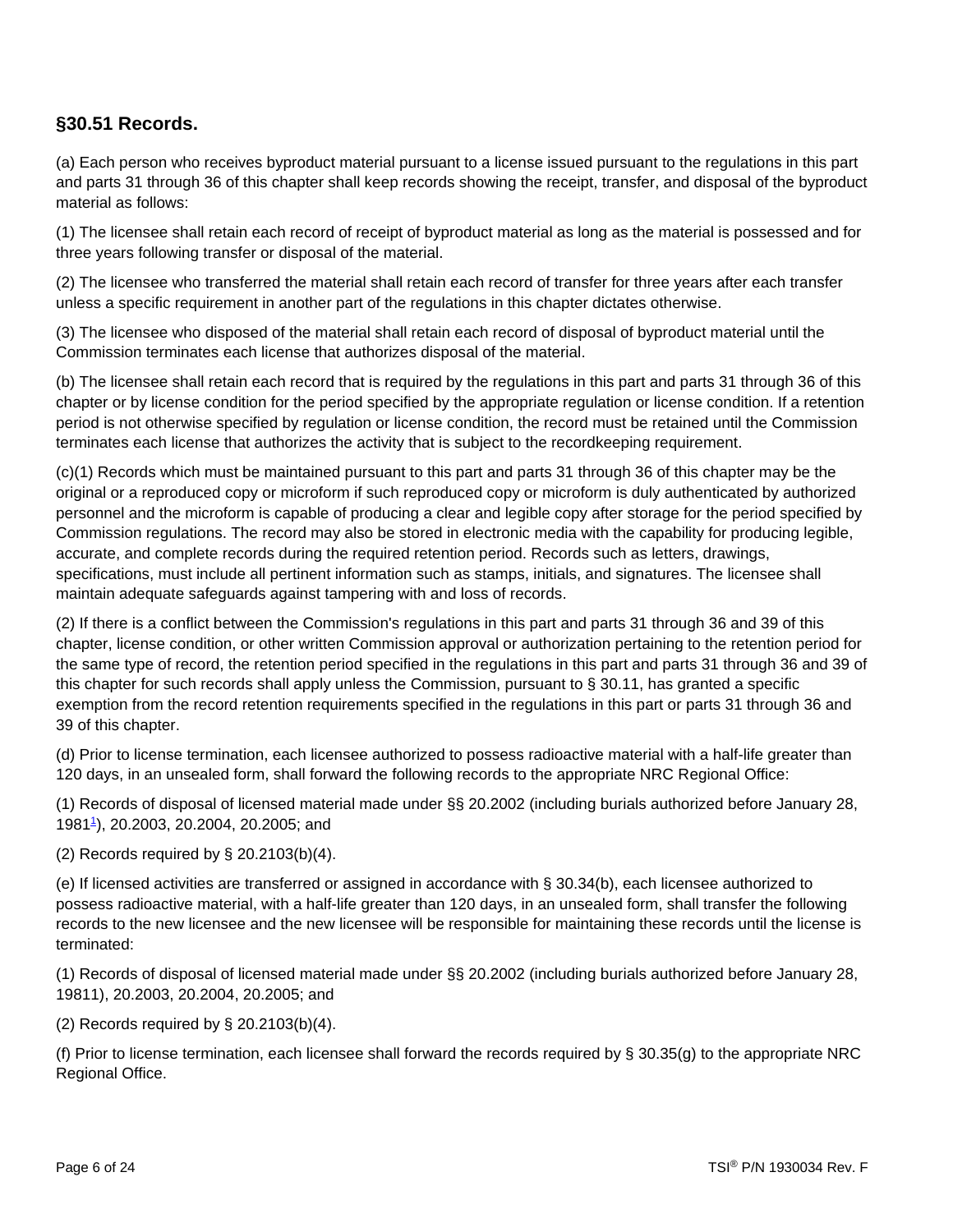[41 FR 18301, May 5, 1976, as amended at 43 FR 6922, Feb. 17, 1978; 52 FR 8241, Mar. 17, 1987; 53 FR 19245, May 27, 1988; 58 FR 7736, Feb. 9, 1993; 61 FR 24673, May, 16, 1996]

<span id="page-6-0"></span><sup>1</sup>A previous § 20.304 permitted burial of small quantities of licensed materials in soil before January 28, 1981, without specific Commission authorization. See § 20.304 contained in the 10 CFR, parts 0 to 199, edition revised as of January 1, 1981.

### **§31.2 Terms and conditions.**

The general licenses provided in this part are subject to the general provisions of Part 30 of this chapter (Secs. 30.1 through 30.10), the provisions of §§ 30.14(d), 30.34(a) to (e), 30.41, 30.50 to 30.53, 30.61 to 30.63, and Parts 19, 20, and 2[1](https://www.nrc.gov/reading-rm/doc-collections/cfr/part031/part031-0002.html#N_1_312), of this chapter<sup>1</sup> unless indicated otherwise in the specific provision of the general license. [65 FR 79187, Dec. 18, 2000]

<sup>1</sup> Attention is directed particularly to the provisions of Part 20 of this chapter concerning labeling of containers.

### **§31.5 Certain detecting, measuring, gauging, or controlling devices and certain devices for producing light or an ionized atmosphere. [\(2\)](#page-6-0)**

(a) A general license is hereby issued to commercial and industrial firms and research, educational and medical institutions, individuals in the conduct of their business, and Federal, State or local government agencies to acquire, receive, possess, use or transfer, in accordance with the provisions of paragraphs (b), (c) and (d) of this section, byproduct material contained in devices designed and manufactured for the purpose of detecting, measuring, gauging or controlling thickness, density, level, interface location, radiation, leakage, or qualitative or quantitative chemical composition, or for producing light or an ionized atmosphere.

(b)(1) The general license in paragraph (a) of this section applies only to byproduct material contained in devices which have been manufactured or initially transferred and labeled in accordance with the specifications contained in—

(i) A specific license issued under § 32.51 of this chapter; or

(ii) An equivalent specific license issued by an Agreement State; or

(iii) An equivalent specific license issued by a State with provisions comparable to § 32.51 of this chapter.

(2) The devices must have been received from one of the specific licensees described in paragraph (b)(1) of this section or through a transfer made under paragraph (c)(9) of this section.

(c) Any person who acquires, receives, possesses, uses or transfers byproduct material in a device pursuant to the general license in paragraph (a) of this section:

(1) Shall assure that all labels affixed to the device at the time of receipt and bearing a statement that removal of the label is prohibited are maintained thereon and shall comply with all instructions and precautions provided by such labels;

(2) Shall assure that the device is tested for leakage of radioactive material and proper operation of the on-off mechanism and indicator, if any, at no longer than six-month intervals or at such other intervals as are specified in the label; however:

(i) Devices containing only krypton need not be tested for leakage of radioactive material, and

(ii) Devices containing only tritium or not more than 100 microcuries of other beta and/or gamma emitting material or 10 microcuries of alpha emitting material and devices held in storage in the original shipping container prior to initial installation need not be tested for any purpose;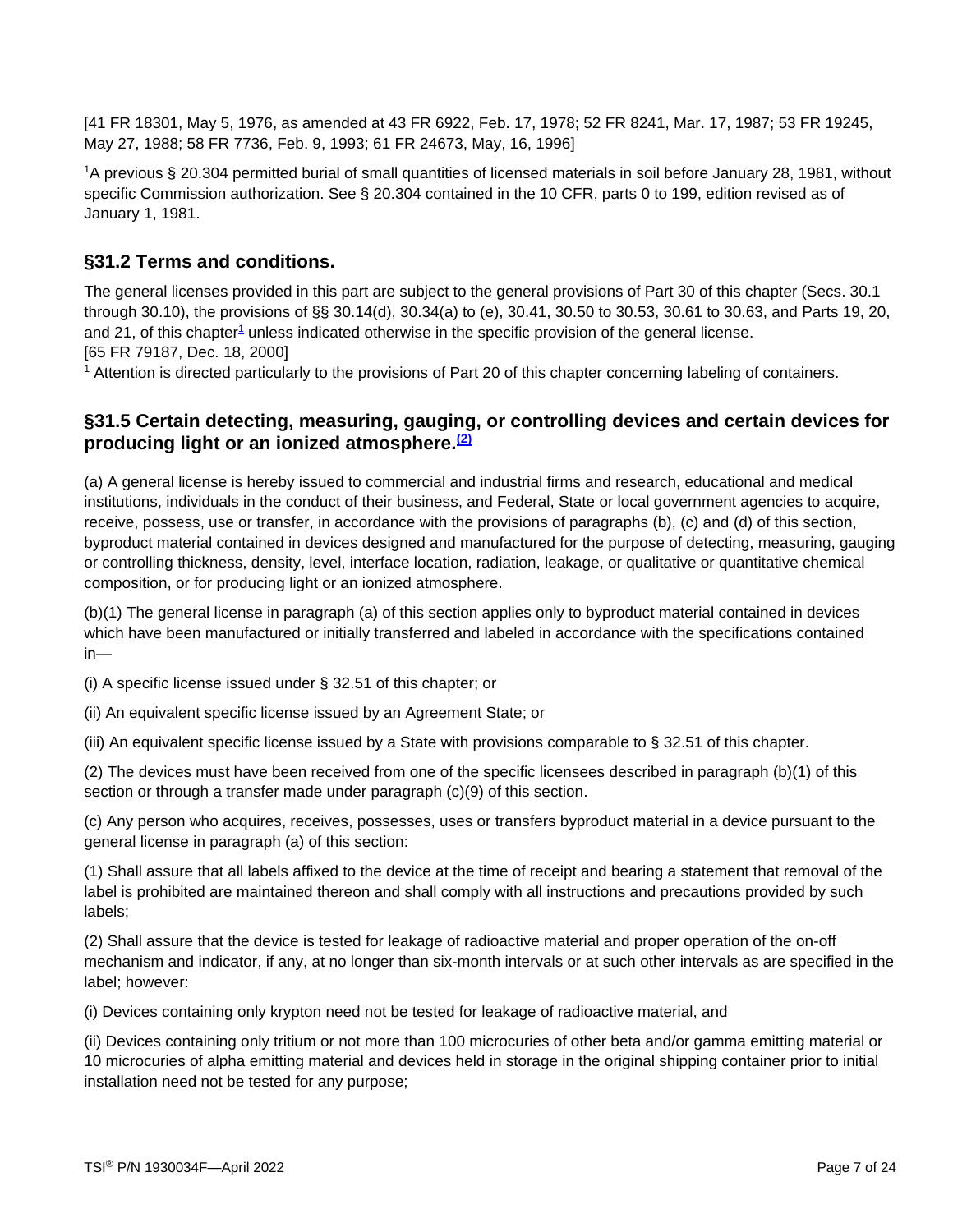(3) Shall assure that the tests required by paragraph (c)(2) of this section and other testing, installation, servicing, and removal from installation involving the radioactive materials, its shielding or containment, are performed:

(i) In accordance with the instructions provided by the labels; or

(ii) By a person holding a specific license pursuant to parts 30 and 32 of this chapter or from an Agreement State to perform such activities;

(4) Shall maintain records showing compliance with the requirements of paragraphs (c)(2) and (c)(3) of this section. The records must show the results of tests. The records also must show the dates of performance of, and the names of persons performing, testing, installing, servicing, and removing from the installation radioactive material and its shielding or containment. The licensee shall retain these records as follows:

(i) Each record of a test for leakage or radioactive material required by paragraph (c)(2) of this section must be retained for three years after the next required leak test is performed or until the sealed source is transferred or disposed of.

(ii) Each record of a test of the on-off mechanism and indicator required by paragraph (c)(2) of this section must be retained for three years after the next required test of the on-off mechanism and indicator is performed or until the sealed source is transferred or disposed of.

(iii) Each record that is required by paragraph (c)(3) of this section must be retained for three years from the date of the recorded event or until the device is transferred or disposed of.

(5) Shall immediately suspend operation of the device if there is a failure of, or damage to, or any indication of a possible failure of or damage to, the shielding of the radioactive material or the on-off mechanism or indicator, or upon the detection of 185 bequerel (0.005 microcurie) or more removable radioactive material. The device may not be operated until it has been repaired by the manufacturer or other person holding a specific license to repair such devices that was issued under parts 30 and 32 of this chapter or by an Agreement State. The device and any radioactive material from the device may only be disposed of by transfer to a person authorized by a specific license to receive the byproduct material in the device or as otherwise approved by the Commission. A report containing a brief description of the event and the remedial action taken; and, in the case of detection of 0.005 microcurie or more removable radioactive material or failure of or damage to a source likely to result in contamination of the premises or the environs, a plan for ensuring that the premises and environs are acceptable for unrestricted use, must be furnished to the Director, Office of Nuclear Material Safety and Safeguards, ATTN: GLTS, U.S. Nuclear Regulatory Commission, Washington, DC 20555–0001 within 30 days. Under these circumstances, the criteria set out in § 20.1402 of this chapter, "Radiological criteria for unrestricted use," may be applicable, as determined by the Commission on a case-by-case basis;

(6) Shall not abandon the device containing byproduct material;

(7) Shall not export the device containing byproduct material except in accordance with part 110 of this chapter;

(8)(i) Shall transfer or dispose of the device containing byproduct material only by export as provided by paragraph (c)(7) of this section, by transfer to another general licensee as authorized in paragraph (c)(9) of this section, or to a person authorized to receive the device by a specific license issued under parts 30 and 32 of this chapter, or part 30 of this chapter that authorizes waste collection, or equivalent regulations of an Agreement State, or as otherwise approved under paragraph (c)(8)(iii) of this section.

(ii) Shall, within 30 days after the transfer of a device to a specific licensee or export, furnish a report to the Director, Office of Nuclear Material Safety and Safeguards, ATTN: Document Control Desk/GLTS, using an appropriate method listed in § 30.6(a) of this chapter. The report must contain—

(A) The identification of the device by manufacturer's (or initial transferor's) name, model number, and serial number;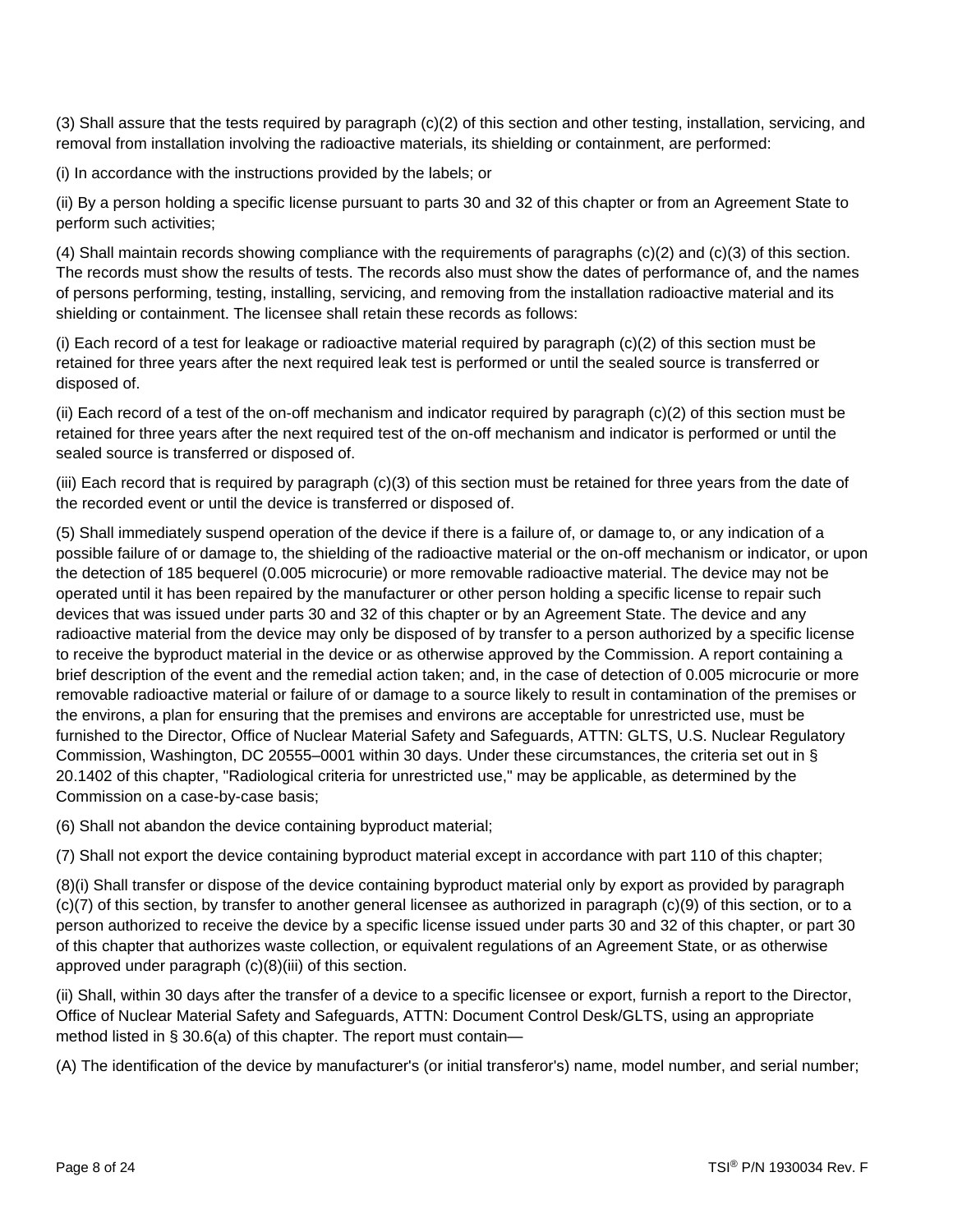(B) The name, address, and license number of the person receiving the device (license number not applicable if exported); and

(C) The date of the transfer.

(iii) Shall obtain written NRC approval before transferring the device to any other specific licensee not specifically identified in paragraph (c)(8)(i) of this section; however, a holder of a specific license may transfer a device for possession and use under its own specific license without prior approval, if, the holder:

(A) Verifies that the specific license authorizes the possession and use, or applies for and obtains an amendment to the license authorizing the possession and use;

(B) Removes, alters, covers, or clearly and unambiguously augments the existing label (otherwise required by paragraph (c)(1) of this section) so that the device is labeled in compliance with § 20.1904 of this chapter; however the manufacturer, model number, and serial number must be retained;

(C) Obtains the manufacturer's or initial transferor's information concerning maintenance that would be applicable under the specific license (such as leak testing procedures); and

(D) Reports the transfer under paragraph (c)(8)(ii) of this section.

(9) Shall transfer the device to another general licensee only if—

(i) The device remains in use at a particular location. In this case, the transferor shall give the transferee a copy of this section, a copy of § 31.2, 30.51, 20.2201, and 20.2202 of this chapter, and any safety documents identified in the label of the device. Within 30 days of the transfer, the transferor shall report to the Director, Office of Nuclear Material Safety and Safeguards, ATTN: Document Control Desk/GLTS, using an appropriate method listed in § 30.6(a) of this chapter—

(A) The manufacturer's (or initial transferor's) name;

(B) The model number and the serial number of the device transferred;

(C) The transferee's name and mailing address for the location of use; and

(D) The name, title, and phone number of the responsible individual identified by the transferee in accordance with paragraph (c)(12) of this section to have knowledge of and authority to take actions to ensure compliance with the appropriate regulations and requirements; or

(ii) The device is held in storage by an intermediate person in the original shipping container at its intended location of use prior to initial use by a general licensee.

(10) Shall comply with the provisions of §§ 20.2201, and 20.2202 of this chapter for reporting radiation incidents, theft or loss of licensed material, but shall be exempt from the other requirements of parts 19, 20, and 21, of this chapter.

(11) Shall respond to written requests from the Nuclear Regulatory Commission to provide information relating to the general license within 30 calendar days of the date of the request, or other time specified in the request. If the general licensee cannot provide the requested information within the allotted time, it shall, within that same time period, request a longer period to supply the information by providing the Director, Office of Nuclear Material Safety and Safeguards, by an appropriate method listed in § 30.6(a) of this chapter, a written justification for the request.

(12) Shall appoint an individual responsible for having knowledge of the appropriate regulations and requirements and the authority for taking required actions to comply with appropriate regulations and requirements. The general licensee, through this individual, shall ensure the day-to-day compliance with appropriate regulations and requirements. This appointment does not relieve the general licensee of any of its responsibility in this regard.

(13)(i) Shall register, in accordance with paragraphs (c)(13)(ii) and (iii) of this section, devices containing at least 370 megabecquerels (10 millicuries) of cesium-137, 3.7 megabecquerels (0.1 millicurie) of strontium-90, 37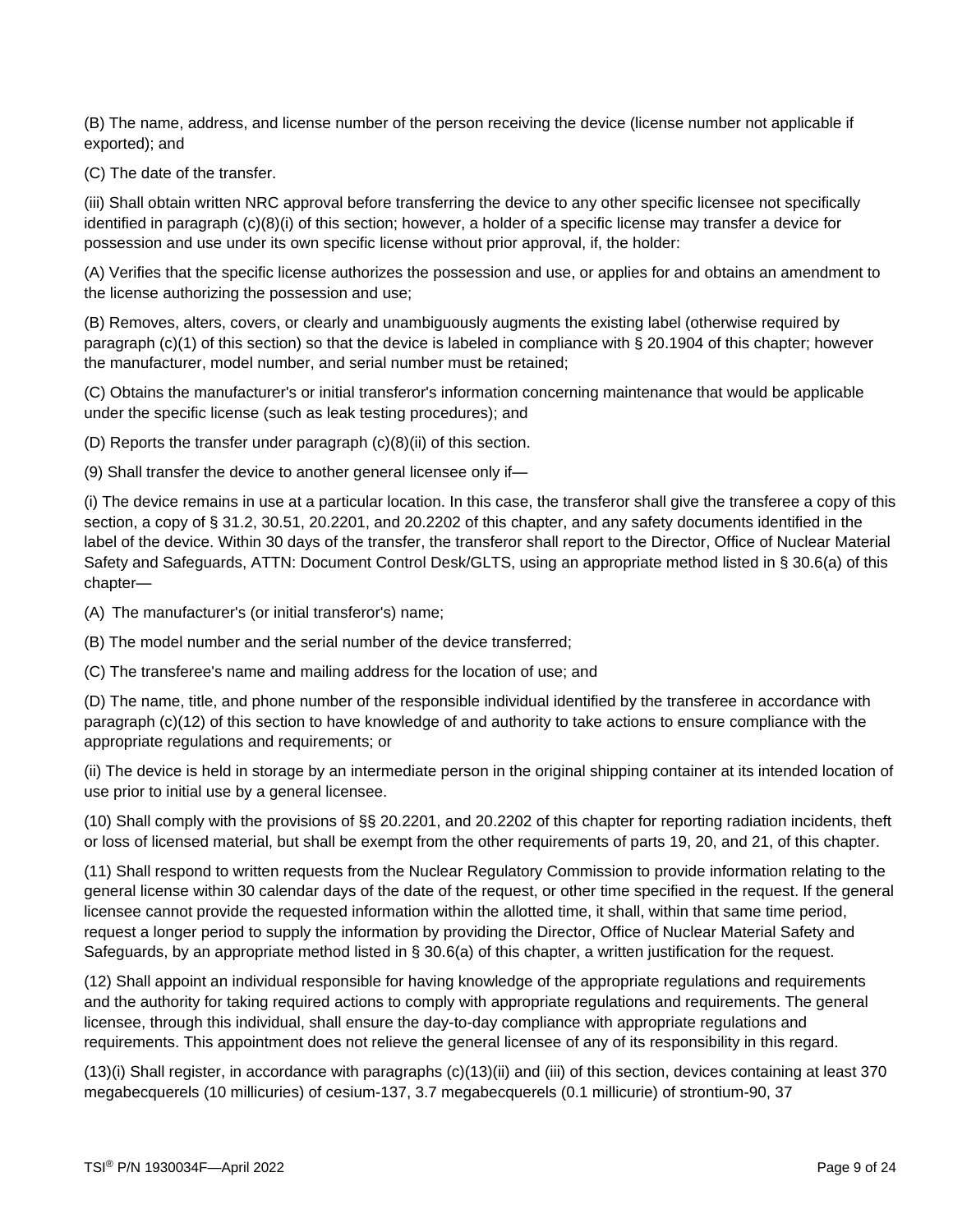megabecquerels (1 millicurie) of cobalt-60, 3.7 megabecquerels (0.1 millicurie) of radium-226, or 37 megabecquerels (1 millicurie) of americium-241 or any other transuranic (i.e., element with atomic number greater than uranium (92)), based on the activity indicated on the label. Each address for a location of use, as described under paragraph (c)(13)(iii)(D) of this section, represents a separate general licensee and requires a separate registration and fee.

(ii) If in possession of a device meeting the criteria of paragraph  $(c)(13)(i)$  of this section, shall register these devices annually with the Commission and shall pay the fee required by Sec. 170.31 of this chapter. Registration must be done by verifying, correcting, and/or adding to the information provided in a request for registration received from the Commission. The registration information must be submitted to the NRC within 30 days of the date of the request for registration or as otherwise indicated in the request. In addition, a general licensee holding devices meeting the criteria of paragraph  $(c)(13)(i)$  of this section is subject to the bankruptcy notification requirement in § 30.34(h) of this chapter.

(iii) In registering devices, the general licensee shall furnish the following information and any other information specifically requested by the Commission—

(A) Name and mailing address of the general licensee.

(B) Information about each device: the manufacturer (or initial transferor), model number, serial number, the radioisotope and activity (as indicated on the label).

(C) Name, title, and telephone number of the responsible person designated as a representative of the general licensee under paragraph (c)(12) of this section.

(D) Address or location at which the device(s) are used and/or stored. For portable devices, the address of the primary place of storage.

(E) Certification by the responsible representative of the general licensee that the information concerning the device(s) has been verified through a physical inventory and checking of label information.

(F) Certification by the responsible representative of the general licensee that they are aware of the requirements of the general license.

(iv) Persons generally licensed by an Agreement State with respect to devices meeting the criteria in paragraph (c)(13)(i) of this section are not subject to registration requirements if the devices are used in areas subject to NRC jurisdiction for a period less than 180 days in any calendar year. The Commission will not request registration information from such licensees.

(14) Shall report changes to the mailing address for the location of use (including change in name of general licensee) to the Director, Office of Nuclear Material Safety and Safeguards, ATTN: GLTS, U.S. Nuclear Regulatory Commission, Washington, DC 20555–0001 within 30 days of the effective date of the change. For a portable device, a report of address change is only required for a change in the device's primary place of storage.

(15) May not hold devices that are not in use for longer than 2 years. If devices with shutters are not being used, the shutter must be locked in the closed position. The testing required by paragraph (c)(2) of this section need not be performed during the period of storage only. However, when devices are put back into service or transferred to another person, and have not been tested within the required test interval, they must be tested for leakage before use or transfer and the shutter tested before use. Devices kept in standby for future use are excluded from the two-year time limit if the general licensee performs quarterly physical inventories of these devices while they are in standby.

(d) The general license in paragraph (a) of this section does not authorize the manufacture or import of devices containing byproduct material.

<sup>2</sup>Persons possessing byproduct material in devices under a general license in § 31.5 before January 15, 1975, may continue to possess, use, or transfer that material in accordance with the labeling requirements of § 31.5 in effect on January 14, 1975.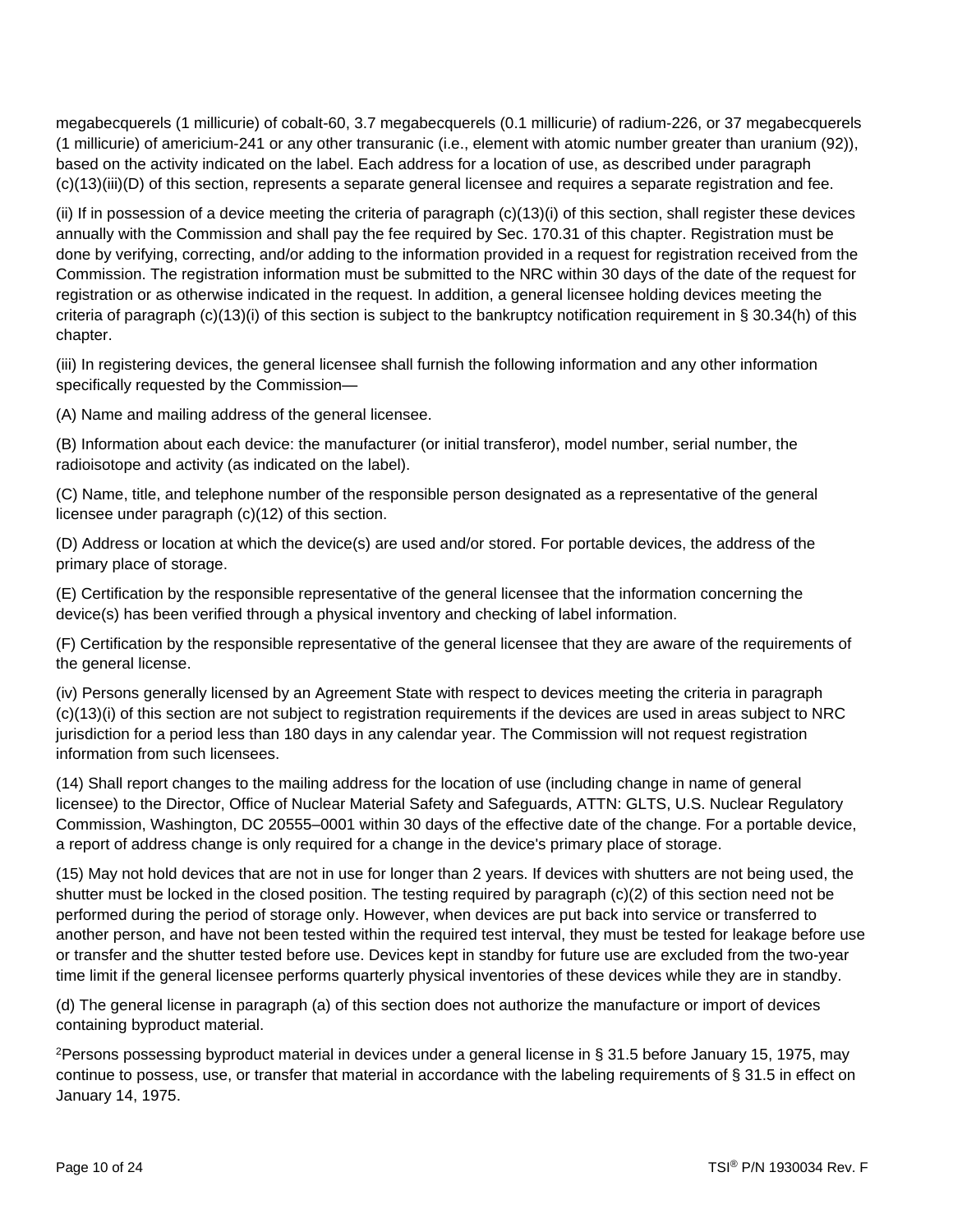[39 FR 43532, Dec. 16, 1974, as amended at 40 FR 8785, Mar. 3, 1975; 40 FR 14085, Mar. 28, 1975; 42 FR 25721, May 19, 1977; 42 FR 28896, June 6, 1977; 43 FR 6922, Feb. 17, 1978; 53 FR 19246, May 27, 1988; 56 FR 23471, May 21, 1991; 56 FR 61352, Dec. 3, 1991; 58 FR 67659, Dec. 22, 1993; 64 FR 42275, Aug. 4, 1999; 65 FR 79188, Dec. 18, 2000; 68 FR 58804, Oct. 10, 2003; 72 FR 55926, Oct. 1, 2007; 72 FR 58486, Oct. 16, 2007; 73 FR 5718, Jan. 31, 2008; 73 FR 42673, July 23, 2008; 79 FR 75739, Dec. 19, 2014]

### **§20.2201 Reports of theft or loss of licensed material.**

(a) Telephone reports. (1) Each licensee shall report by telephone as follows:

(i) Immediately after its occurrence becomes known to the licensee, any lost, stolen, or missing licensed material in an aggregate quantity equal to or greater than 1,000 times the quantity specified in appendix C to part 20 under such circumstances that it appears to the licensee that an exposure could result to persons in unrestricted areas; or

(ii) Within 30 days after the occurrence of any lost, stolen, or missing licensed material becomes known to the licensee, all licensed material in a quantity greater than 10 times the quantity specified in appendix C to part 20 that is still missing at this time.

(2) Reports must be made as follows:

(i) Licensees having an installed Emergency Notification System shall make the reports to the NRC Operations Center in accordance with § 50.72 of this chapter, and

(ii) All other licensees shall make reports by telephone to the NRC Operations Center (301)-816-5100.

(b) Written reports. (1) Each licensee required to make a report under paragraph (a) of this section shall, within 30 days after making the telephone report, make a written report setting forth the following information:

(i) A description of the licensed material involved, including kind, quantity, and chemical and physical form; and

(ii) A description of the circumstances under which the loss or theft occurred; and

(iii) A statement of disposition, or probable disposition, of the licensed material involved; and

(iv) Exposures of individuals to radiation, circumstances under which the exposures occurred, and the possible total effective dose equivalent to persons in unrestricted areas; and

(v) Actions that have been taken, or will be taken, to recover the material; and

(vi) Procedures or measures that have been, or will be, adopted to ensure against a recurrence of the loss or theft of licensed material.

(2) Reports must be made as follows:

(i) For holders of an operating license for a nuclear power plant, the events included in paragraph (b) of this section must be reported in accordance with the procedures described in § 50.73(b), (c), (d), (e), and (g) of this chapter and must include the information required in paragraph (b)(1) of this section, and

(ii) All other licensees shall make reports to the Administrator of the appropriate NRC Regional Office listed in appendix D to part 20.

(c) A duplicate report is not required under paragraph (b) of this section if the licensee is also required to submit a report pursuant to §§ 30.55(c), 37.57, 37.81, 40.64(c), 50.72, 50.73, 70.52, 73.27(b), 73.67(e)(3)(vii), 73.67(g)(3)(iii), 73.71, or 150.19(c) of this chapter.

(d) Subsequent to filing the written report, the licensee shall also report any additional substantive information on the loss or theft within 30 days after the licensee learns of such information.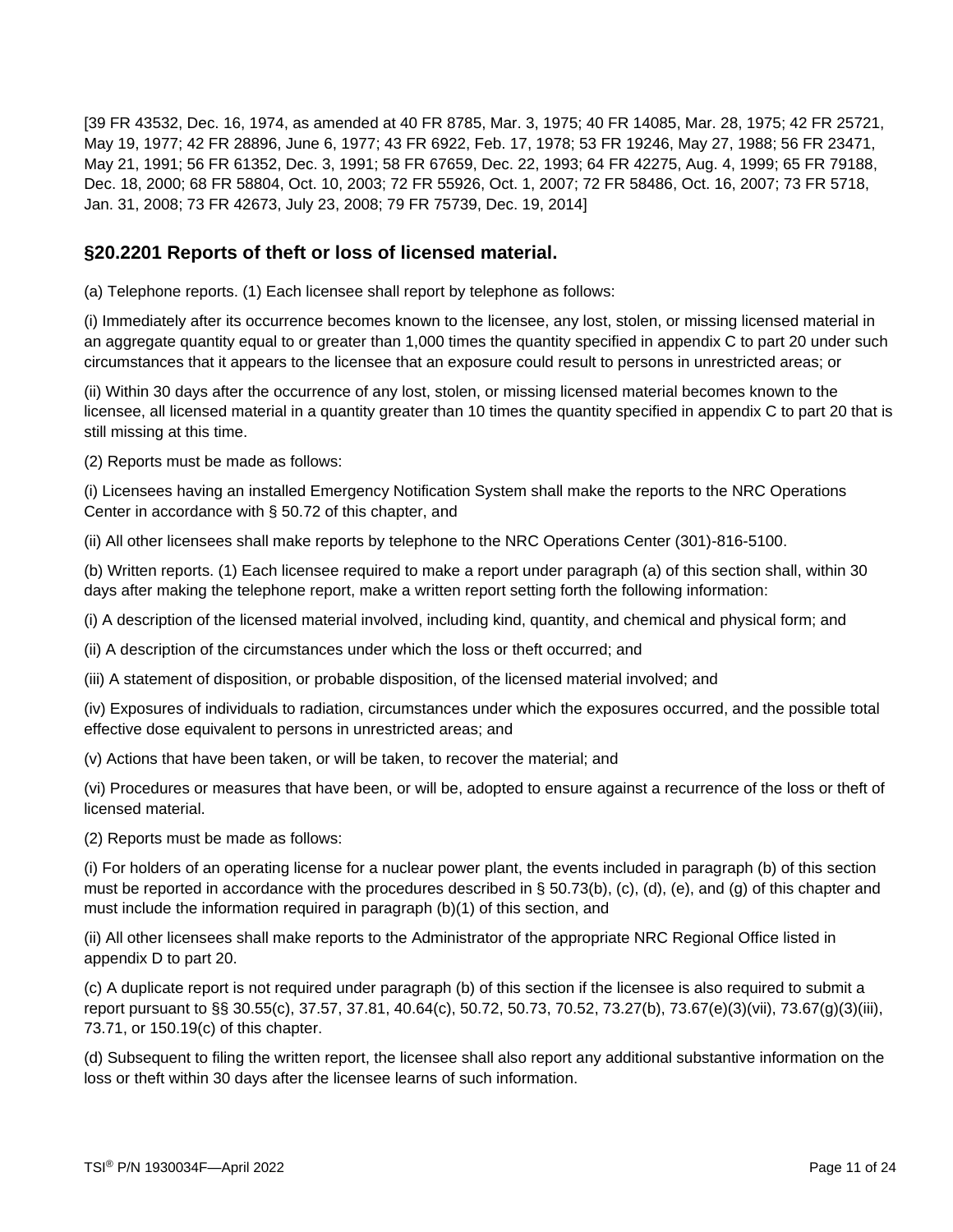(e) The licensee shall prepare any report filed with the Commission pursuant to this section so that names of individuals who may have received exposure to radiation are stated in a separate and detachable part of the report.

[56 FR 23406, May 21, 1991, as amended at 58 FR 69220, Dec. 30, 1993; 60 FR 20186, Apr. 25, 1995; 66 FR 64738, Dec. 14, 2001; 67 FR 3585, Jan. 25, 2002; 78 FR 17006, Mar. 19, 2013]

#### **§20.2202 Notification of incidents.**

(a) Immediate notification. Notwithstanding any other requirements for notification, each licensee shall immediately report any event involving byproduct, source, or special nuclear material possessed by the licensee that may have caused or threatens to cause any of the following conditions--

(1) An individual to receive--

(i) A total effective dose equivalent of 25 rems (0.25 Sv) or more; or

(ii) A lens dose equivalent of 75 rems (0.75 Sv) or more; or

(iii) A shallow-dose equivalent to the skin or extremities of 250 rads (2.5 Gy) or more; or

(2) The release of radioactive material, inside or outside of a restricted area, so that, had an individual been present for 24 hours, the individual could have received an intake five times the annual limit on intake (the provisions of this paragraph do not apply to locations where personnel are not normally stationed during routine operations, such as hot-cells or process enclosures).

(b) Twenty-four hour notification. Each licensee shall, within 24 hours of discovery of the event, report any event involving loss of control of licensed material possessed by the licensee that may have caused, or threatens to cause, any of the following conditions:

(1) An individual to receive, in a period of 24 hours--

(i) A total effective dose equivalent exceeding 5 rems (0.05 Sv); or

(ii) A lens dose equivalent exceeding 15 rems (0.15 Sv); or

(iii) A shallow-dose equivalent to the skin or extremities exceeding 50 rems (0.5 Sv); or

(2) The release of radioactive material, inside or outside of a restricted area, so that, had an individual been present for 24 hours, the individual could have received an intake in excess of one occupational annual limit on intake (the provisions of this paragraph do not apply to locations where personnel are not normally stationed during routine operations, such as hot-cells or process enclosures).

(c) The licensee shall prepare any report filed with the Commission pursuant to this section so that names of individuals who have received exposure to radiation or radioactive material are stated in a separate and detachable part of the report.

(d) Reports made by licensees in response to the requirements of this section must be made as follows:

(1) Licensees having an installed Emergency Notification System shall make the reports required by paragraphs (a) and (b) of this section to the NRC Operations Center in accordance with 10 CFR 50.72; and

(2) All other licensees shall make the reports required by paragraphs (a) and (b) of this section by telephone to the NRC Operations Center (301) 816-5100.

(e) The provisions of this section do not include doses that result from planned special exposures, that are within the limits for planned special exposures, and that are reported under § 20.2204.

[56 FR 23406, May 21, 1991, as amended at 56 FR 40766, Aug. 16, 1991; 57 FR 57879, Dec. 8, 1992; 59 FR 14086, Mar. 25, 1994; 63 FR 39483, July 23, 1998]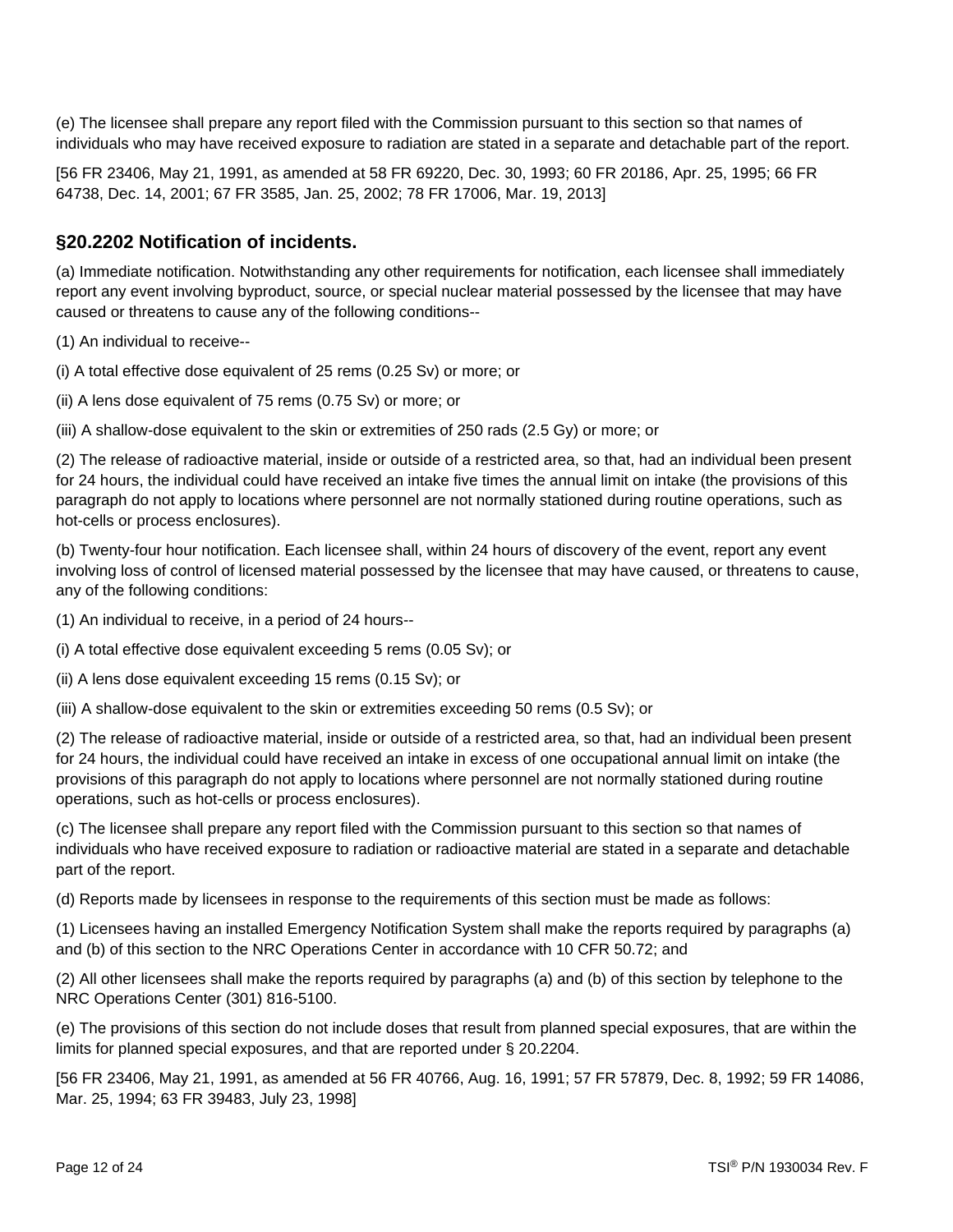### **Appendix D to Part 20 -- United States Nuclear Regulatory Commission Regional Offices**

|                                                                                                                                                                                                                                                                                                        | <b>Address</b>                                                                                                                                                         | <b>Telephone</b>                      |
|--------------------------------------------------------------------------------------------------------------------------------------------------------------------------------------------------------------------------------------------------------------------------------------------------------|------------------------------------------------------------------------------------------------------------------------------------------------------------------------|---------------------------------------|
| <b>Region I:</b><br>Connecticut, Delaware, District of Columbia, Maine,<br>Maryland, Massachusetts, New Hampshire, New<br>Jersey, New York, Pennsylvania, Rhode Island, and<br>Vermont.                                                                                                                | U.S. NRC Region I<br>2100 Renaissance Boulevard<br>Renaissance Park<br>King of Prussia, PA 19406                                                                       | (610) 337-5000<br>1-800-432-1156      |
| <b>Region II:</b><br>Alabama, Florida, Georgia, Kentucky, Mississippi,<br>North Carolina, Puerto Rico, South Carolina,<br>Tennessee, Virginia, Virgin Islands, and West<br>Virginia.                                                                                                                   | U.S. NRC Region II<br>Marquis One Tower<br>245 Peachtree Center Avenue N.E.,<br><b>Suite 1200</b><br>Atlanta, GA 30303                                                 | (404) 997-4000<br>1-800-577-8510      |
| <b>Region III:</b><br>Illinois, Indiana, Iowa, Michigan, Minnesota,<br>Missouri, Ohio, and Wisconsin.                                                                                                                                                                                                  | U.S. NRC Region III<br>2443 Warrenville Road<br>Suite 210<br>Lisle, IL 60532-4352                                                                                      | (630) 829-9500<br>1-800-522-3025      |
| <b>Region IV:</b><br>Alaska, Arizona, Arkansas, California, Colorado,<br>Hawaii, Idaho, Kansas, Louisiana, Montana,<br>Nebraska, Nevada, New Mexico, North Dakota,<br>Oklahoma, Oregon, South Dakota, Texas, Utah,<br>Washington, Wyoming, and the U.S. territories and<br>possessions in the Pacific. | U.S. NRC Region IV<br>1600 East Lamar Boulevard<br>Arlington, TX 76011-4511                                                                                            | $(817) 860 - 8100,$<br>1-800-952-9677 |
| <b>Technical Training Center</b>                                                                                                                                                                                                                                                                       | U.S. Nuclear Regulatory<br>Commission<br><b>Technical Training Center</b><br><b>Osborne Office Center</b><br>5746 Marlin Road, Suite 200<br>Chattanooga, TN 37411-5677 | (423) 855-6500.                       |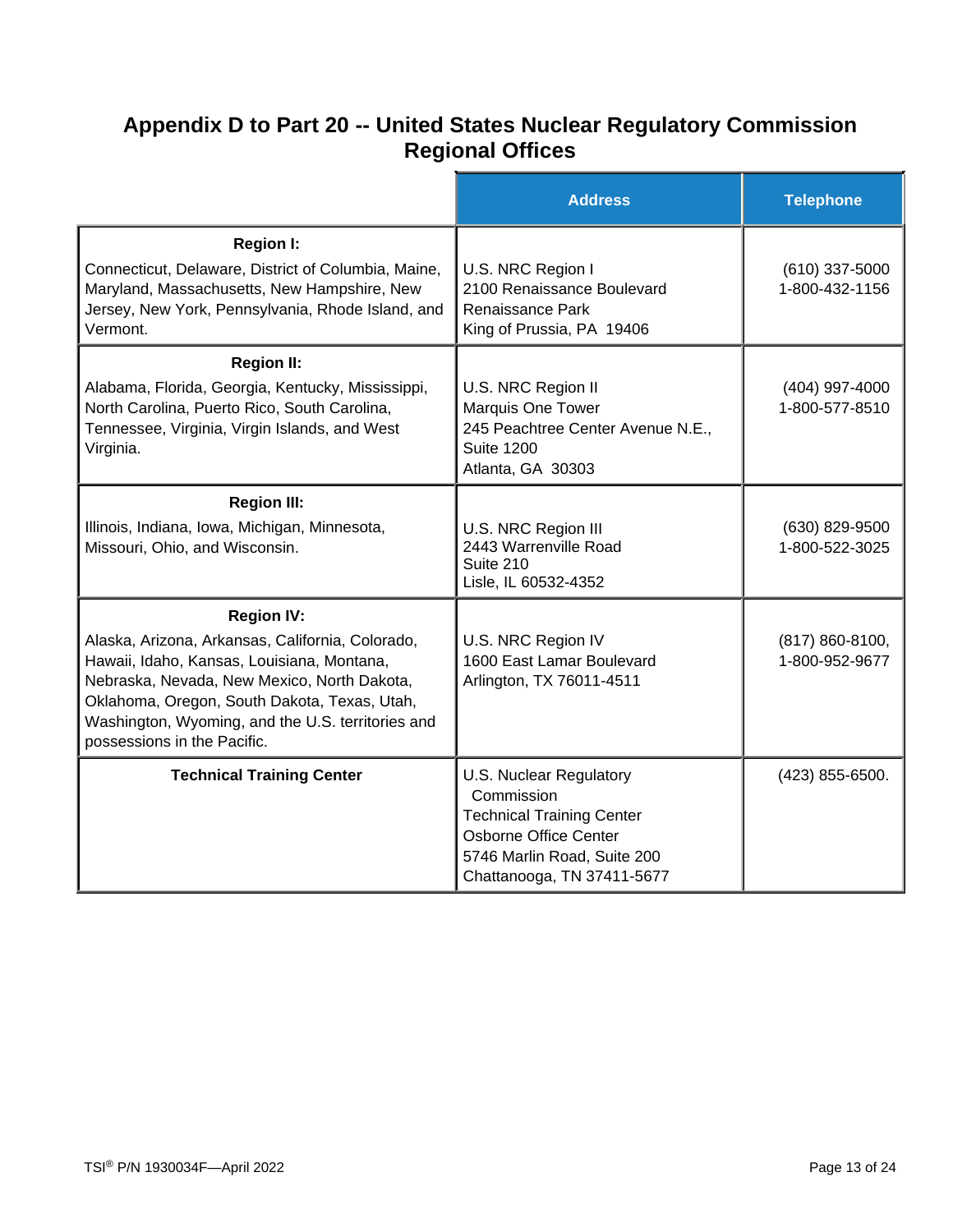| <b>Alabama</b>                                                                                                                                                                                             |                                                                       |  |
|------------------------------------------------------------------------------------------------------------------------------------------------------------------------------------------------------------|-----------------------------------------------------------------------|--|
| David Walter, Director<br><b>Office of Radiation Control</b><br>State Department of Public Health<br>201 Monroe Street<br>P.O. Drawer 303017<br>Montgomery, AL 36130-3017                                  | PH (334)206-5394<br>FX (334)206-5387<br>david.walter@adph.state.al.us |  |
| <b>Arizona</b>                                                                                                                                                                                             |                                                                       |  |
| <b>Brian Goretzki, Acting Director</b><br>Arizona Radiation Regulatory Agency<br>4814 South 40th Street<br>Phoenix, AZ 85040                                                                               | PH (602)255-4840<br>FX (602)437-0705<br>bg@azrra.gov                  |  |
| <b>Arkansas</b>                                                                                                                                                                                            |                                                                       |  |
| <b>Bernard Bevill</b><br>AR Department of Health<br>Radioactive Materials Program<br>4815 West Markham, Slot H-30<br>Little Rock, AR 72205                                                                 | PH (501)661-2301<br>FX (501)280-4407<br>bernard.bevill@arkansas.gov   |  |
| <b>California</b>                                                                                                                                                                                          |                                                                       |  |
| Gonzalo Perez, Chief<br>Radiologic Health Branch<br>1500 Capitol Ave., MS 7610<br>Sacramento, CA 95814                                                                                                     | PH (916)440-7942<br>FX (916)440-7999<br>gonzalo.perez@cdph.ca.gov     |  |
| <b>Colorado</b>                                                                                                                                                                                            |                                                                       |  |
| Jennifer Opila, Program Manager<br>Hazardous Materials & Waste Management Division<br>Department of Public Health and Environment<br>HMWM-RAD-B2<br>4300 Cherry Creek Drive South<br>Denver, CO 80246-1530 | PH (303)692-3403<br>FX (303)759-5355<br>Jennifer.opila@state.co.us    |  |
| <b>Florida</b>                                                                                                                                                                                             |                                                                       |  |
| Cynthia Becker, M.P.H., Chief<br><b>Bureau of Radiation Control</b><br>Florida Department of Health<br>4052 Bald Cypress Way, SE, Bin C21<br>Tallahassee, FL 32399-1741                                    | PH (850)245-4266<br>FX (850)487-0435<br>cindy_becker@doh.state.fl.us  |  |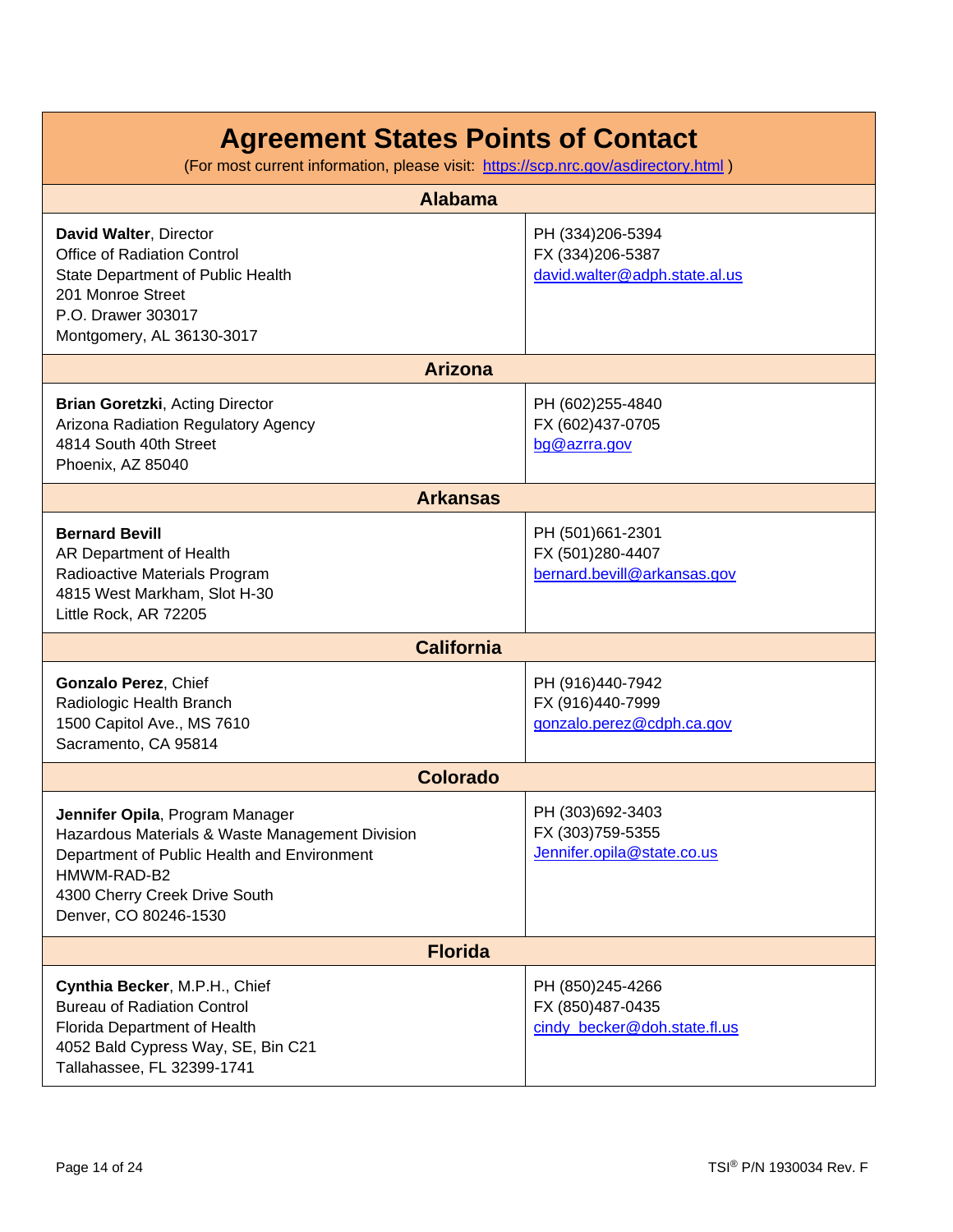| Georgia                                                                                                                                                                                       |                                                                           |  |
|-----------------------------------------------------------------------------------------------------------------------------------------------------------------------------------------------|---------------------------------------------------------------------------|--|
| David Matos, Manager<br>Radioactive Materials Program<br><b>Air Protection Branch</b><br><b>Department of Natural Resources</b><br>4244 International Parkway, Suite 120<br>Atlanta, GA 30354 | PH (404)363-7127<br>FX (404)363-7100<br>David.Matos@dnr.ga.us             |  |
| <b>Illinois</b>                                                                                                                                                                               |                                                                           |  |
| Joseph G. Klinger, Assistant Director<br>Illinois Emergency Management Agency<br>Division of Nuclear Safety<br>2200 S. Dirksen Parkway<br>Springfield, IL 62703                               | PH (217) 785-9868<br>FX (217) 558-7398<br>Joe.Klinger@illinois.gov        |  |
| <b>lowa</b>                                                                                                                                                                                   |                                                                           |  |
| Angela Leek, Bureau Chief<br>Bureau of Radiological Health<br>Iowa Department of Public Health<br>Lucas Office Bldg., 5th Floor<br>321 East 12th Street<br>Des Moines, IA 50319               | PH (515)281-3478<br>FX (515)281-4529<br>angela.leek@idph.iowa.gov         |  |
| <b>Kansas</b>                                                                                                                                                                                 |                                                                           |  |
| Kimberly S. Steves, Chief<br>KS Dept of Health & Environment<br>1000 SW Jackson, Suite 330<br>Topeka, KS 66612-1365                                                                           | PH (785)296-4359<br>FX (785)296-0984<br>kim.steves@ks.gov                 |  |
| <b>Kentucky</b>                                                                                                                                                                               |                                                                           |  |
| Matthew W. McKinley, Administrator<br>Cabinet for Health & Family Services<br><b>Radiation Health Branch</b><br>275 East Main Street HS1C-A<br>Frankfort, KY 40621-0001                       | PH (502)564-3700 ext 4181<br>FX (502)564-1492<br>MatthewW.Mckinley@ky.gov |  |
| Louisiana                                                                                                                                                                                     |                                                                           |  |
| Bryan Riche`, Division Administrator<br><b>Assessment Division - Radiation Section</b><br>Office of Environmental Compliance<br>P.O. Box 4312<br>Batton Rouge, LA 70821-4312                  | PH (225)219-3616<br>FX (225)219-3310<br>Bryan.Riche@la.gov                |  |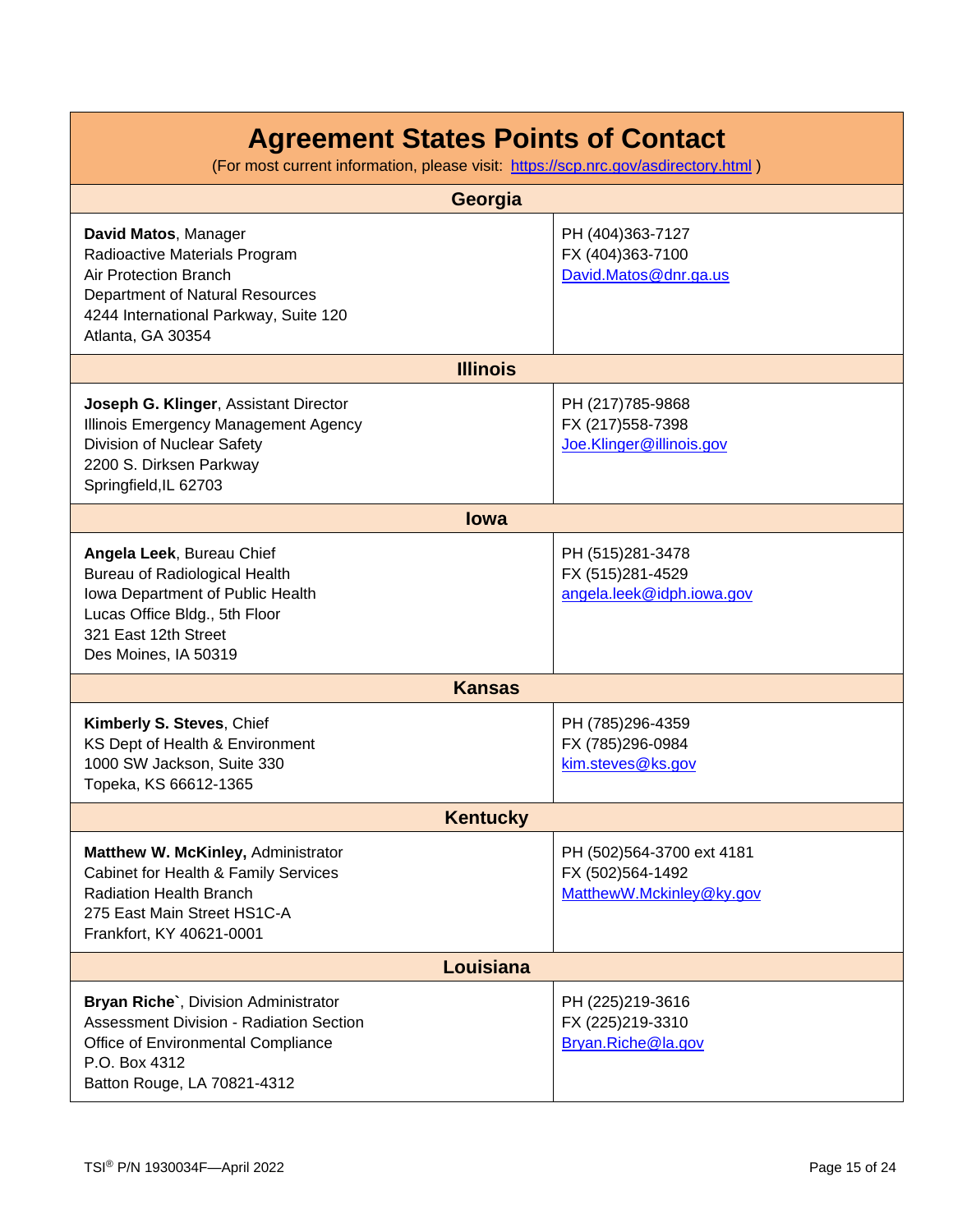| <b>Maine</b>                                                                                                                                                                                                 |                                                                        |  |
|--------------------------------------------------------------------------------------------------------------------------------------------------------------------------------------------------------------|------------------------------------------------------------------------|--|
| Jay Hyland, Manager<br><b>Radiation Control Program</b><br>Division of Environmental Health<br>286 Water St, Key Plaza, 4th Floor, 11SHS<br>Augusta, ME 04333-0011                                           | PH (207)287-5677<br>FX (207)287-3059<br>jay.hyland@Maine.gov           |  |
| <b>Maryland</b>                                                                                                                                                                                              |                                                                        |  |
| <b>Roland G. Fletcher</b><br>Radiological Health Program<br>Air & Radiation Management Adm.<br>Maryland Dept of the Environment<br>1800 Washington Blvd, Suite 750<br>Baltimore, MD 21230-1718               | PH (410)537-3300<br>FX (410)537-3198<br>Roland.Fletcher@maryland.gov   |  |
| <b>Massachusetts</b>                                                                                                                                                                                         |                                                                        |  |
| Jack Priest, Director<br>Department of Public Health<br><b>Radiation Control Program</b><br><b>Bureau of Environmental Health</b><br>Schrafft Center, Suite 1M2A<br>529 Main Street<br>Charlestown, MA 02129 | PH (617)242-3035, x2001<br>FX (617)242-3457<br>jack.priest@state.ma.us |  |
| <b>Minnesota</b>                                                                                                                                                                                             |                                                                        |  |
| Mary Navara RN, COHN-S, MPH, Manager<br><b>Indoor Environments and Radiation Section</b><br><b>Environmental Health Division</b><br>Department of Health<br>P.O. Box 64975<br>St. Paul, MN 55164-0975        | PH (651)201-5826<br>FX (651)201-4606<br>mary.navara@state.mn.us        |  |
| <b>Mississippi</b>                                                                                                                                                                                           |                                                                        |  |
| <b>B.J. Smith, Director</b><br>Division of Radiological Health<br>Mississippi State Department of Health<br>3150 Lawson Street, P.O. Box 1700<br>Jackson, MS 39215-1700                                      | PH (601)987-6893<br>FX (601)987-6887<br>bjsmith@msdh.state.ms.us       |  |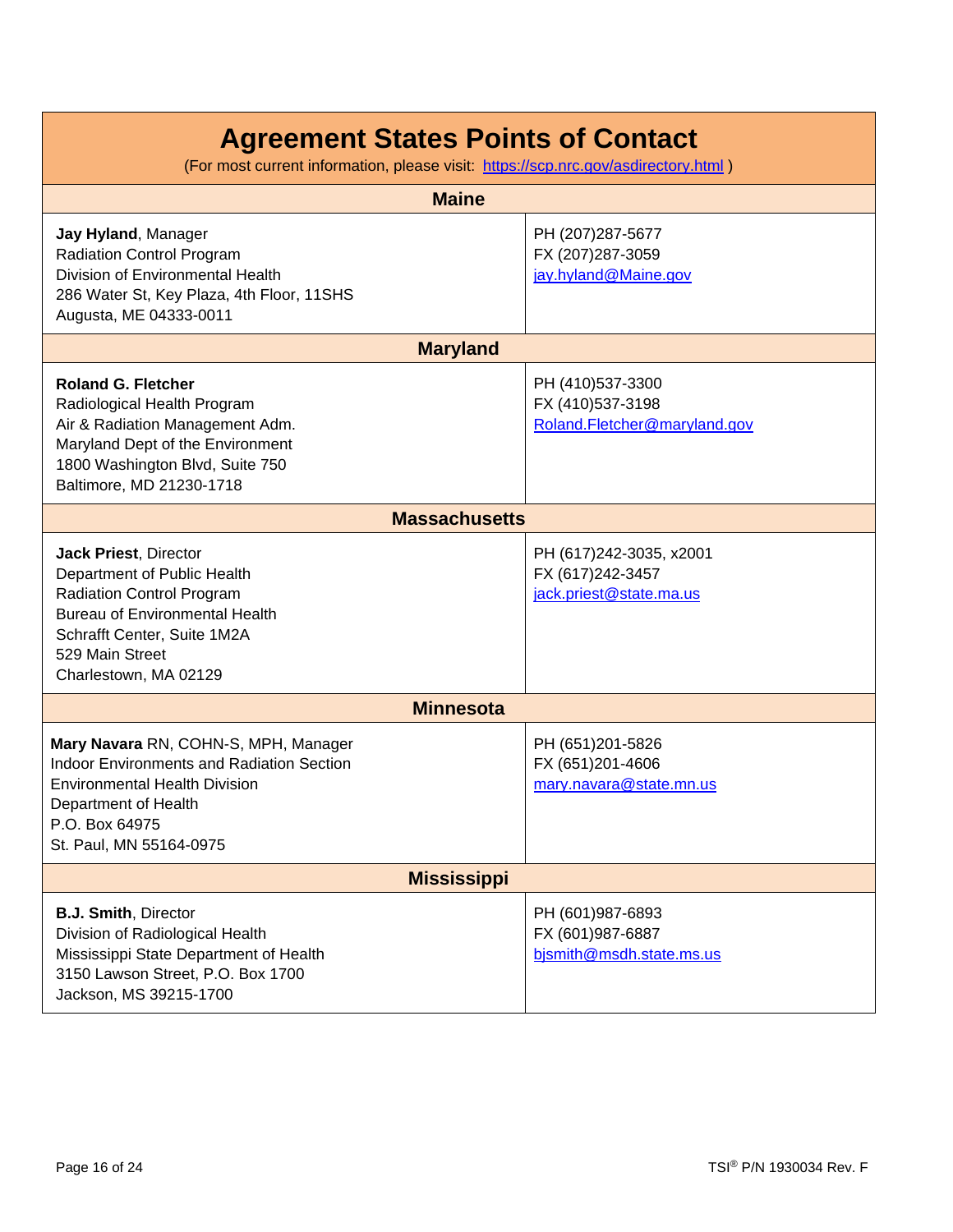| <b>Nebraska</b>                                                                                                                                                                                                                              |                                                                         |  |
|----------------------------------------------------------------------------------------------------------------------------------------------------------------------------------------------------------------------------------------------|-------------------------------------------------------------------------|--|
|                                                                                                                                                                                                                                              |                                                                         |  |
| Julia A. Schmitt, Program Manager<br>NE Dept. of Health & Human Services<br>Office of Radiological Health<br>301 Centennial Mall South<br>P.O. Box 95026<br>Lincoln, NE 68509-5026                                                           | PH (402) 471-0528<br>FX (402) 471-0169<br>julia.schmitt@nebraska.gov    |  |
| <b>Nevada</b>                                                                                                                                                                                                                                |                                                                         |  |
| Karen Beckley, Manager<br><b>Radiation Control Program</b><br>Division of Public and Behavioral Health<br>675 Fairview Drive, Suite 218<br>Carson City, NV 89706                                                                             | PH (775)687-7540<br>FX (775) 687-7552<br>kbeckley@health.nv.gov         |  |
| <b>New Hampshire</b>                                                                                                                                                                                                                         |                                                                         |  |
| <b>Augustinus Ong, Administrator</b><br>NH Radiological Health Section<br>Department of Health and Human Services<br>29 Hazen Drive<br>Concord, New Hampshire 03301-6504                                                                     | PH (603)271-4585<br>FX (603)225-2325<br>augustinus.ong@dhhs.state.nh.us |  |
| <b>New Jersey</b>                                                                                                                                                                                                                            |                                                                         |  |
| Paul Baldauf, Director<br>Division of Environmental Safety & Health<br>Dept. of Environmental Protection<br>P.O. Box 420<br>Trenton, NJ 08625-0420                                                                                           | PH (609)633-7964<br>FX (609) 777-1330<br>paul.baldauf@dep.state.nj.us   |  |
| <b>New Mexico</b>                                                                                                                                                                                                                            |                                                                         |  |
| Santiago Rodriguez, Bureau Chief<br><b>Radiation Control Bureau</b><br>New Mexico Department of Environment<br>Marquez Building-Suite 1<br>525 Camino de Los Marquez<br>Santa Fe, NM 87505<br>or<br>P.O. Box 5469<br>Santa Fe, NM 87502-5469 | PH (505)476-8604<br>FX (505)270-1930<br>santiago.rodriguez1@state.nm.us |  |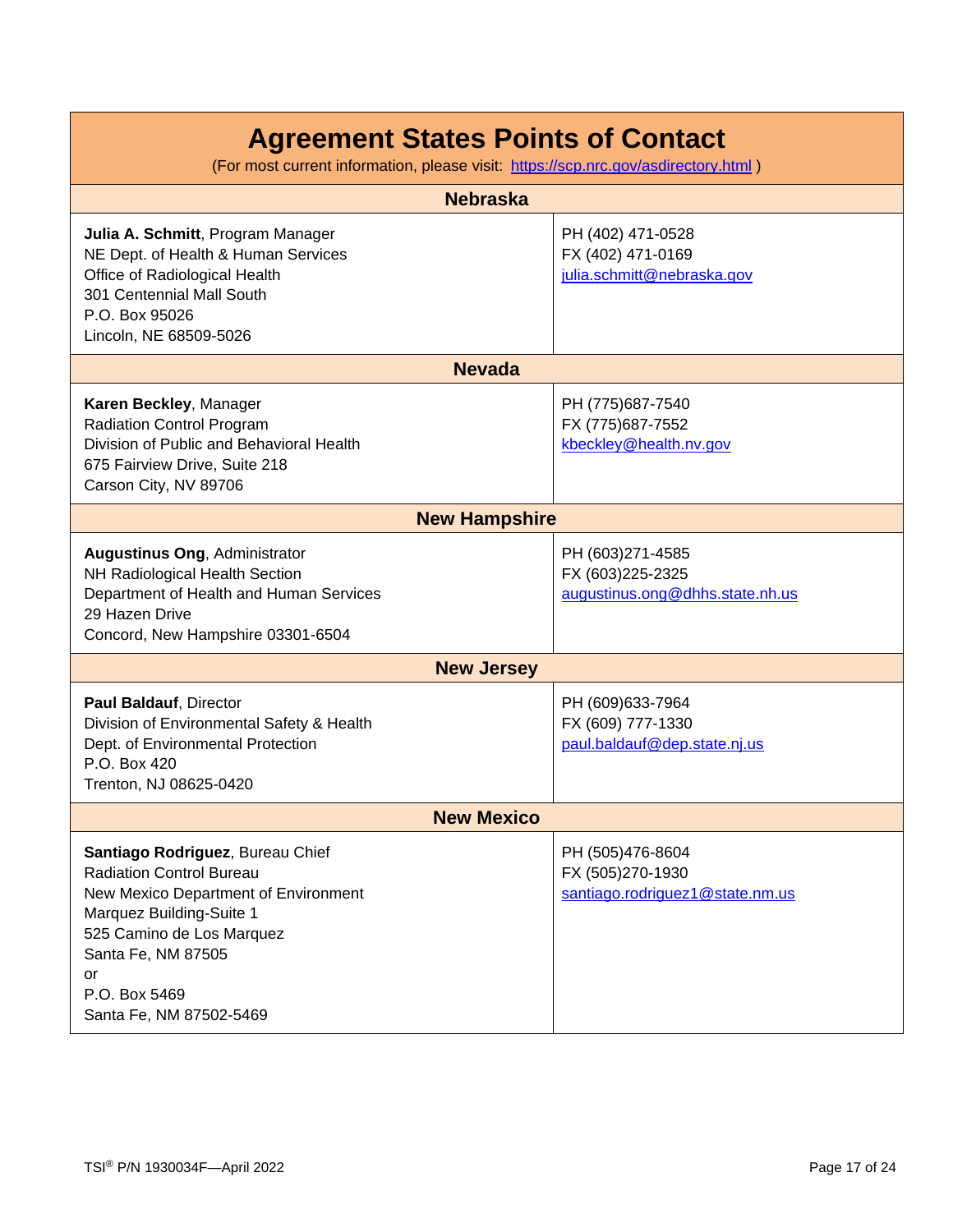| <b>New York</b>                                                                                                                                                                                  |                                                                      |  |
|--------------------------------------------------------------------------------------------------------------------------------------------------------------------------------------------------|----------------------------------------------------------------------|--|
| Stephen Gavitt, CHP, Director<br><b>Bureau of Environmental Radiation Protection</b><br>Empire State Plaza-Corning Tower-12th Fl.<br>Albany, NY 12237                                            | PH (518)402-7550<br>FX (518)402-7554<br>Stephen.Gavitt@health.ny.gov |  |
| <b>Geoffrey Korir, Director</b><br>Bureau of Environmental Sciences and Engineering<br>New York City Department of Health<br>42-09 28th Street, 14th Floor CN#56<br>Long Island City, NY 11101   | PH (347)396-6001<br>FX (347)396-6089<br>gkorir@health.nyc.gov        |  |
| Timothy B. Rice, Chief<br>Radiological Sites Section<br><b>Remedial Bureau A</b><br>New York State Department of Environmental Conservation<br>625 Broadway, 11th Floor<br>Albany, NY 12233-7255 | PH (518)402-8579<br>FX (518)402-9020<br>tbrice@gw.dec.state.ny.us    |  |
| <b>North Carolina</b>                                                                                                                                                                            |                                                                      |  |
| Lee Cox, Chief<br><b>Radiation Protection Section</b><br>Dept of Health and Human Services<br>5505 Creedmoor Rd, First Floor<br>Raleigh, NC 27612                                                | PH (919) 814-2250<br>lee.cox@dhhs.nc.gov                             |  |
| <b>North Dakota</b>                                                                                                                                                                              |                                                                      |  |
| Terry L. O'Clair, Director<br>North Dakota Dept of Health<br>Division of Air Quality, 2nd Floor<br>918 East Divide Ave.<br>Bismarck, ND 58501-1947                                               | PH (701)328-5188<br>FX (701)328-5185<br>toclair@nd.gov               |  |
| <b>Ohio</b>                                                                                                                                                                                      |                                                                      |  |
| <b>Michael Snee</b><br><b>Bureau of Radiation Protection</b><br>Ohio Department of Health<br>246 North High Street<br>Columbus, OH 43215                                                         | PH (614)644-2727<br>FX (614)466-0381<br>Michael.snee@odh.ohio.gov    |  |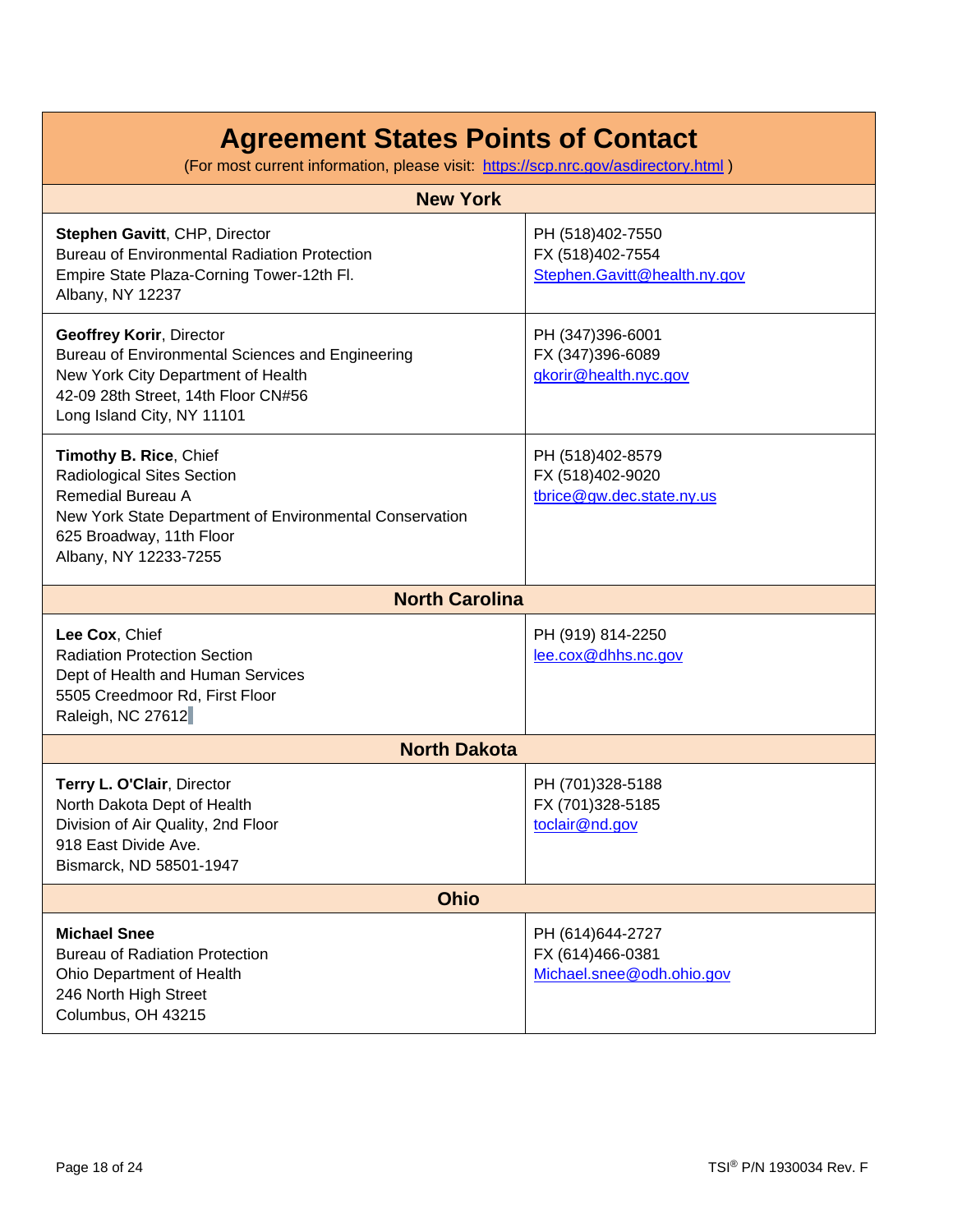(For most current information, please visit: <https://scp.nrc.gov/asdirectory.html>)

| <b>Oklahoma</b>                                                                                                                                                                                              |                                                                              |  |
|--------------------------------------------------------------------------------------------------------------------------------------------------------------------------------------------------------------|------------------------------------------------------------------------------|--|
| Mike Broderick, Environmental Program Mgr. II<br><b>Radiation Management Section</b><br>OK Dept of Environmental Quality<br>P.O. Box 1677<br>Oklahoma City, OK 73101-1677                                    | PH (405)702-5155<br>FX (405)702-5101<br>mike.broderickmassmailing@deq.ok.gov |  |
| <b>Oregon</b>                                                                                                                                                                                                |                                                                              |  |
| David M. Howe, M.A., Program Director<br><b>Radiation Protection Services</b><br><b>Oregon Health Services</b><br>Department of Human Services<br>800 NE Oregon Street, Suite 640<br>Portland, OR 97232-2162 | PH (971) 673-0499<br>FX (971) 673-0553<br>david.m.howe@state.or.us           |  |
| Pennsylvania                                                                                                                                                                                                 |                                                                              |  |
| David Allard, CHP, Director<br>PA Dept. of Environmental Protection<br><b>Bureau of Radiation Protection</b><br>Rachel Carson State Office Building<br>P.O. Box 8469<br>Harrisburg, PA 17105-8469            | PH (717) 787-2480<br>FX (717)783-8965<br>djallard@pa.gov                     |  |
| <b>Rhode Island</b>                                                                                                                                                                                          |                                                                              |  |
| Seema Dixit, Chief<br>Center for Health Facilities and Regulations<br>Rhode Island Department of Health<br>3 Capitol Hill, Room 305<br>Providence, RI 02908                                                  | PH (401)222-7463<br>FX (401)222-3999<br>Seema.Dixit@health.ri.gov            |  |
| <b>South Carolina</b>                                                                                                                                                                                        |                                                                              |  |
| Aaron A. Gantt, Chief<br>Dept of Health & Environmental Control<br>Bureau of Radiological Health<br>2600 Bull Street<br>Columbia, SC 29201                                                                   | PH (803)545-4420<br>FX (803)545-4412<br>ganttaa@dhec.sc.gov                  |  |
| David Scaturo, P.E., PG, Director<br>Dept of Health & Environmental Control<br>Bureau of Land and Waste Management<br>2600 Bull Street<br>Columbia, SC 29201                                                 | PH (803)898-0290<br>FX (803)898-0590<br>scaturdm@dhec.sc.gov                 |  |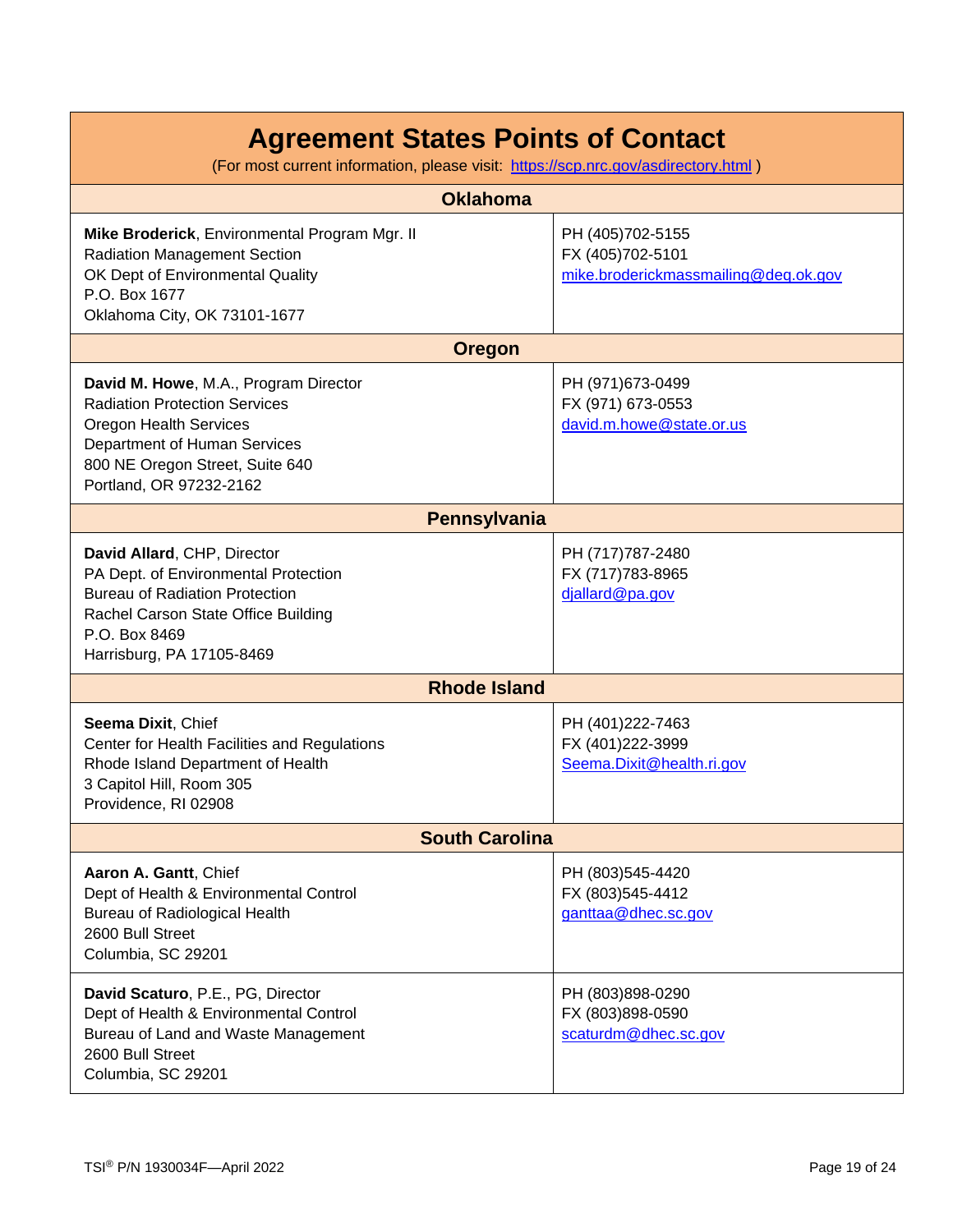| <b>Tennessee</b>                                                                                                                                                                                                                      |                                                                                       |  |
|---------------------------------------------------------------------------------------------------------------------------------------------------------------------------------------------------------------------------------------|---------------------------------------------------------------------------------------|--|
| <b>Debra Shults, Director</b><br>Division of Radiological Health<br>TN Dept of Environment & Conservation<br>William R. Snodcrass Tennessee Tower-15th Floor<br>312 Rosa L. Parks Avenue<br>Nashville, TN 37243                       | PH (615)532-0364<br>FX (615)532-0614<br>debra.shults@tn.gov                           |  |
| <b>Texas</b>                                                                                                                                                                                                                          |                                                                                       |  |
| Charlotte Sullivan, M.S.A., B.S.N., Manager<br><b>Regulatory Licensing Unit Manager</b><br><b>Division for Regulatory Services</b><br>Texas Dept. of State Health Services<br>P.O. Box 149347-Mail Code 2835<br>Austin, TX 78714-9347 | PH (512)834-6600 Ext.6730<br>FX (512) 834-6710<br>charlotte.sullivan@dshs.state.tx.us |  |
| <b>Charles Maguire</b><br>Director<br>Radiation Materials Division, MC 233<br>Texas Commission on Environmental Quality<br>P.O. Box 13087<br>Austin, TX 78711-3087                                                                    | PH (512)239-6731<br>FX (512)239-6464<br>charles.maguire@tceq.texas.gov                |  |
| <b>Utah</b>                                                                                                                                                                                                                           |                                                                                       |  |
| Scott T. Anderson, Director<br>Division of Radiation Control<br>Dept. of Environmental Quality<br>195 North 1950 West<br>P.O. Box 144880<br>Salt Lake City, UT 84114-4880                                                             | PH (801)536-0200<br>FX (801)536-0222<br>standerson@utah.gov                           |  |
| <b>Virginia</b>                                                                                                                                                                                                                       |                                                                                       |  |
| Steve A. Harrison, Director<br>Division of Radiological Health<br>Department of Health-James Madison Bldg.<br>109 Governor Street, Rm 736<br>Richmond, VA 23219                                                                       | PH (804)864-8151<br>FX (804)864-8155<br>steve.harrison@vdh.virginia.gov               |  |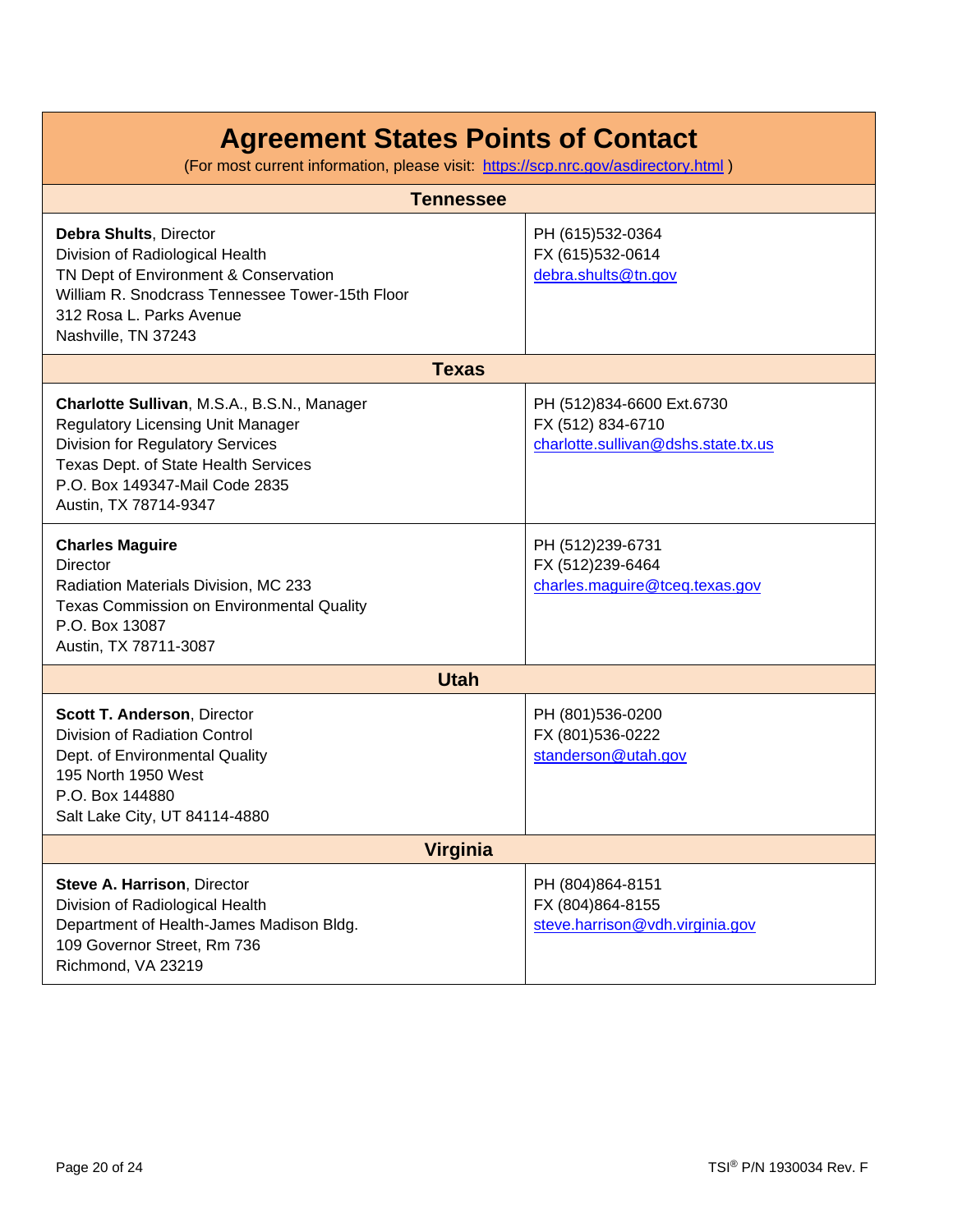| Washington                                                                                                                                                      |                                                                        |  |
|-----------------------------------------------------------------------------------------------------------------------------------------------------------------|------------------------------------------------------------------------|--|
| David B. Jansen, Director<br>Office of Radiation Protection<br>Washington Department of Health<br>P.O. Box 47827<br>Olympia, WA 98504-7827                      | PH (360)236-3210<br>FX (360)236-2255<br>David.jansen@doh.wa.gov        |  |
| <b>Wisconsin</b>                                                                                                                                                |                                                                        |  |
| Paul Schmidt, Manager<br><b>Radiation Protection Section</b><br>Division of Public Health<br>Dept of Health Services<br>P.O. Box 2659<br>Madison, WI 53701-2659 | PH (608)267-4792<br>FX (608)267-3695<br>paul.schmidt@dhs.wisconsin.gov |  |

| <b>Non-Agreement States Points of Contact</b>                                                                                                                                  |                                                                         |  |
|--------------------------------------------------------------------------------------------------------------------------------------------------------------------------------|-------------------------------------------------------------------------|--|
| <b>Alaska</b>                                                                                                                                                                  |                                                                         |  |
| Clyde E. Pearce, Chief<br>Radiological Health Program<br>Section of Laboratories<br>State of Alaska/DH&SS<br>5455 Dr. Martin Luther King, Jr., Ave<br>Anchorage, AK 99507-1270 | PH (907)334-2107<br>FX (907)334-2161<br>clyde.pearce@alaska.gov         |  |
| <b>Connecticut</b>                                                                                                                                                             |                                                                         |  |
| Jeffrey Semancik, Director<br><b>Radiation Division</b><br>Connecticut Dept. of Energy and Environmental Protection<br>79 Elm Street<br>Hartford, CT 06106                     | PH (860)424-4190<br>FX (860)424-4065<br>jeffery.semancik@ct.gov         |  |
| <b>Delaware</b>                                                                                                                                                                |                                                                         |  |
| Frieda Fisher-Tyler, Administrator<br>Division of Public Health<br>417 Federal St., Jess S. Cooper Bldg.<br>Dover, DE 19903                                                    | PH (302)744-4546<br>FX (302)739-3839<br>frieda.Fisher-Tyler@state.de.us |  |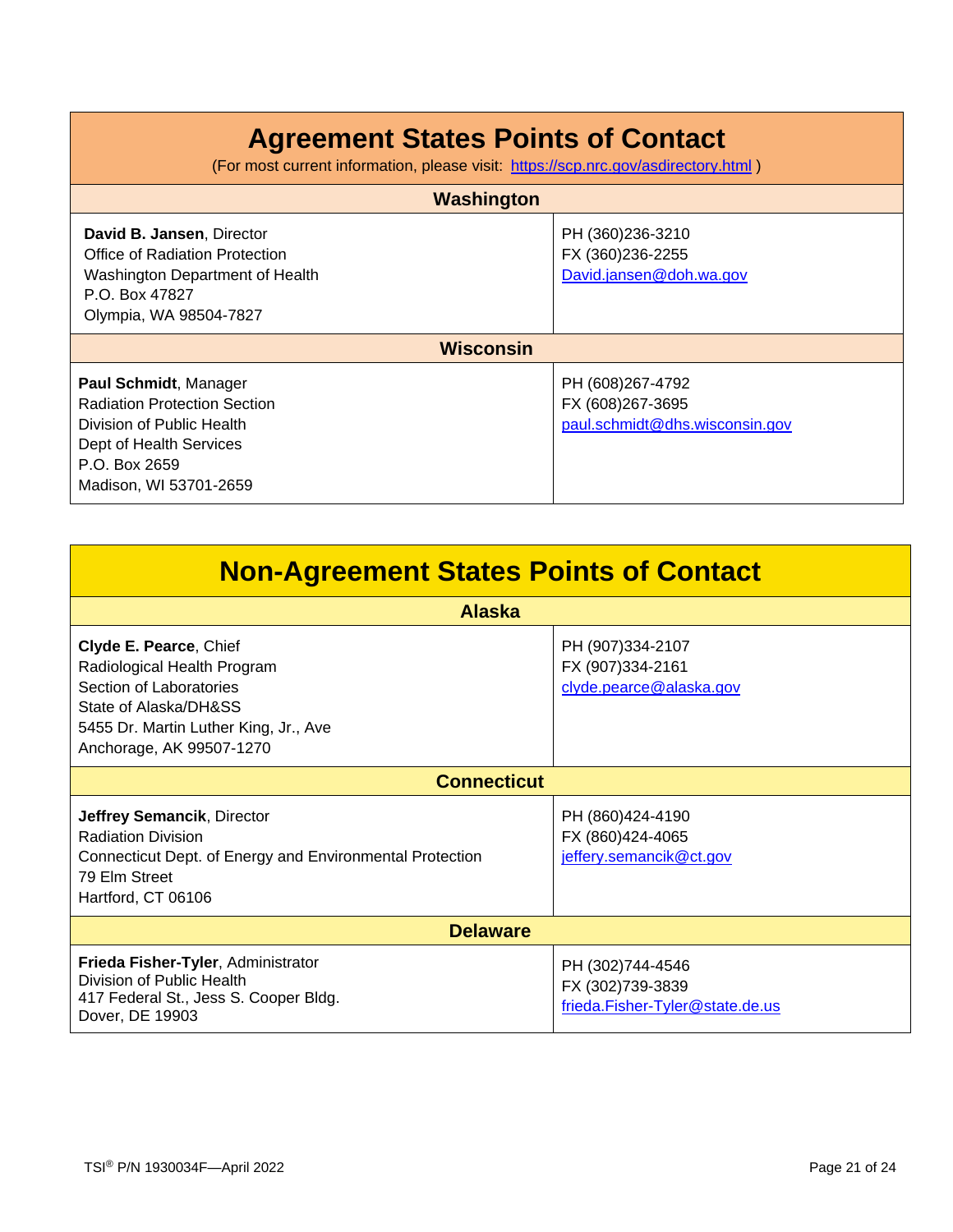| <b>Non-Agreement States Points of Contact</b>                                                                                                                                                                                 |                                                                       |  |
|-------------------------------------------------------------------------------------------------------------------------------------------------------------------------------------------------------------------------------|-----------------------------------------------------------------------|--|
| <b>District of Columbia</b>                                                                                                                                                                                                   |                                                                       |  |
| Gregory B. Talley, Program Manager<br>Department of Health<br><b>HRLA/Radiation Protection Division</b><br>899 North Capital Street, NE, 2nd Fl<br>Washington, DC 20002                                                       | PH (202)724-8800<br>FX (202)727-8677<br>Greg. Talley@dc.gov           |  |
| <b>Hawaii</b>                                                                                                                                                                                                                 |                                                                       |  |
| Jeffrey M. Eckerd, Supervisor<br>Radiation Section, Department of Health<br>Indoor & Radiological Health Branch<br>99-945 Halawa Valley Street<br>Honolulu, HI 96701                                                          | PH (808)586-4700<br>FX (808)586-5838<br>jeffrey.eckerd@doh.hawaii.gov |  |
| <b>Idaho</b>                                                                                                                                                                                                                  |                                                                       |  |
| <b>Mark Dietrich, Administrator</b><br><b>Technical Services Division</b><br>1410 North Hilton<br>Boise, ID 83706                                                                                                             | PH (208)373-0204<br>FX (208)373-0143<br>mark.dietrich@deq.idaho.gov   |  |
| <b>Indiana</b>                                                                                                                                                                                                                |                                                                       |  |
| Mary Striker, Program Manager<br><b>Medical Radiology Services</b><br>2 North Meridian Street, 4th Floor Selig<br>Indianapolis, IN 46204                                                                                      | PH (317)464-7394<br>FX (317)234-7234<br>mstriker@dhs.in.gov           |  |
| <b>Michigan</b>                                                                                                                                                                                                               |                                                                       |  |
| Ken Yale, Section Chief<br>Radiological Protection Section<br>Office of Waste Management and Radiological Protection<br>MI Dept of Environmental Quality<br>525 West Allegan Street<br>PO Box 30241<br>Lansing, MI 48909-7741 | PH (517)930-5784<br>FX (517)373-4797<br>YaleK@michigan.gov            |  |
| <b>Missouri</b>                                                                                                                                                                                                               |                                                                       |  |
| <b>John Langston</b><br>Missouri Radiation Control Program<br><b>Bureau of Ambulatory Care</b><br>Division of Regulation and Licensure<br>1617 Southridge, P.O. Box 570<br>Jefferson City, MO 68102-0570                      | PH (573)751-6083<br>FX (573)751-6158<br>john.langston@dhss.mo.gov     |  |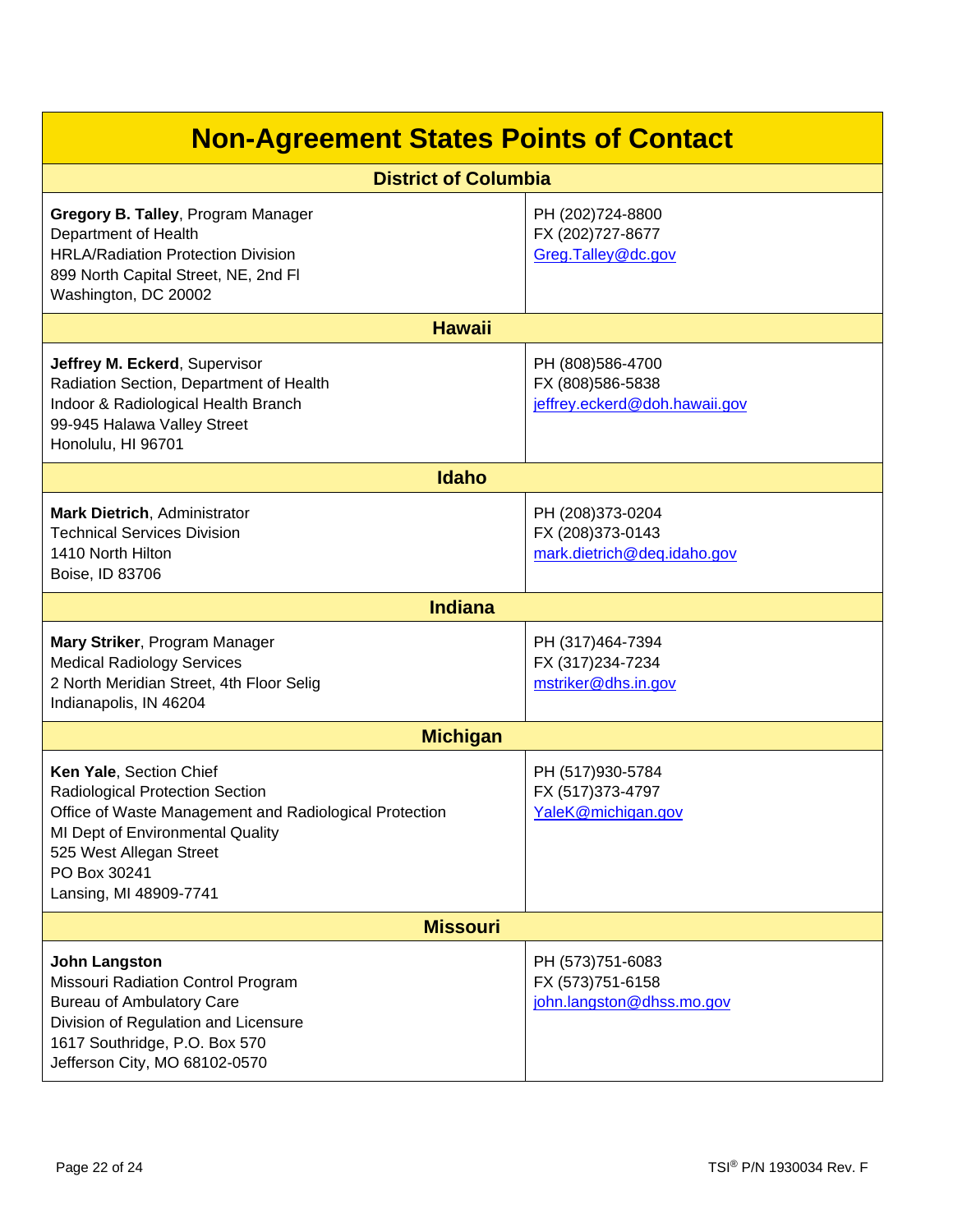| $\overline{\phantom{a}}$                                                                                                                                                                                  |                                                                    |  |  |
|-----------------------------------------------------------------------------------------------------------------------------------------------------------------------------------------------------------|--------------------------------------------------------------------|--|--|
| Brian Watson, Administrator<br><b>Quality Assurance Division</b><br>Montana Dept of Public Health & Human Services<br>2401 Colonial Drive<br>P.O. Box 202953<br>Helena, MT 59620-2953                     | PH (406)444-2868<br>FX (406)444-1742<br>bwatson@mt.gov             |  |  |
| <b>Puerto Rico</b>                                                                                                                                                                                        |                                                                    |  |  |
| Raul Hernandez, Director<br>Radiological Health Division<br>Department of Health<br>P.O. Box 70184<br>San Juan, PR 00936-8184                                                                             | PH (787)765-2929<br>FX (787)274-6829<br>rhernandez@salud.gov.pr    |  |  |
| <b>South Dakota</b>                                                                                                                                                                                       |                                                                    |  |  |
| Todd McCaskell, Medical Facilities Engineer Supervisor<br>Office of Health Care Facilities Licensure & Certification<br>South Dakota Department of Health<br>615 East 4th Street<br>Pierre, SD 57501-1700 | PH (605)663-3231<br>FX (605)773-6667<br>Todd.mccskell@state.sd.us  |  |  |
| <b>Vermont</b>                                                                                                                                                                                            |                                                                    |  |  |
| William Irwin II, SC.D, CHP, Radiological Health Chief<br>VT Department of Health<br>108 Cherry Street<br>P.O. Box 70, Drawer #43<br>Burlington, VT 05402-0070                                            | PH (802)865-7730<br>FX (802) 865-7745<br>william.irwin@state.vt.us |  |  |
| <b>West Virginia</b>                                                                                                                                                                                      |                                                                    |  |  |
| Tony Turner, Director<br>Radiation, Toxics and Indoor Air Div.<br>Office of Environmental Health Services<br>350 Capitol Street, Room 313<br>Charleston, WV 25301-1798                                    | PH (304)356-4273<br>FX (304)558-1289<br>tony.turner@wv.gov         |  |  |
| <b>Wyoming</b>                                                                                                                                                                                            |                                                                    |  |  |
| Scott W. Ramsay, Radiological Services Manager<br>5500 Bishop Blvd.<br>Cheyenne, WY 82002                                                                                                                 | PH (307)777-4951<br>FX (307)777-4955<br>scott.ramsay@wyo.gov       |  |  |

*Points of contacts last modified 6 Dec 2016.*

*For current information, please see [https://scp.nrc.gov/asdirectory.html.](https://scp.nrc.gov/asdirectory.html)*